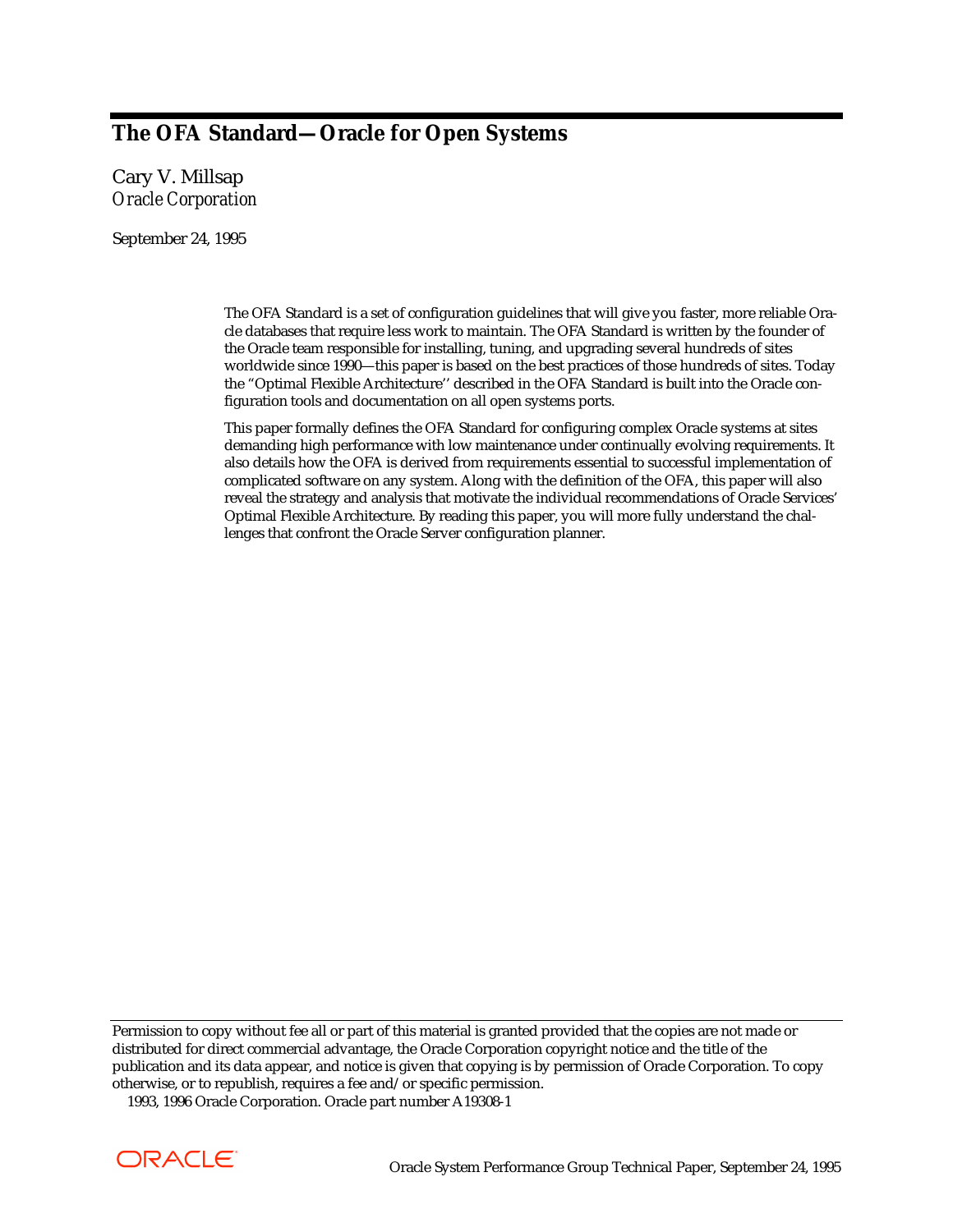# **Contents**

1. OPERATING SYSTEM CONFIGURATION 1.1 Mount Points 1.2 Login Home Directories 1.3 User Profiles 1.4 Zero Maintenance Administration 2. ORACLE FILES 2.1 Oracle Software and Administrative Data 2.2 Oracle Database Files 2.3 Exploiting the OFA Structure for Oracle Files 3. ORACLE TABLESPACES 4. RAW DEVICES *VS*. BUFFERED I/O 5. ORACLE PARALLEL SERVER ADMINISTRA-TIVE FILES 6. MOUNT POINTS FOR VLDB SITES 7. QUICK REFERENCE SUMMARY 7.1 System Requirements 7.2 OFA Standard Recommendations 8. REFERENCES 9. UNIX UTILITIES

# **Introduction**

At the 1991 International Oracle User Week in Miami, Oracle Services presented a paper describing a low maintenance way to configure high performance, growing Oracle databases [Millsap 1993]. The Optimal Flexible Architecture (OFA) described at that presentation had already helped solve devastating problems at several production Oracle sites. outlines some of the problems that motivated the original OFA work. The promise of the OFA was that an entire class of problems could be avoided by applying tested knowledge of how to optimize Oracle's relationship with its host operating system (Figure 1).

A large worldwide audience welcomed the OFA because it delivered on its promise. Existing installations adopted it because their configuration problems were taking money from their bottom lines. New customers welcomed the OFA because it filled a desperate need for knowledge in areas that only a handful of specialists in the world knew anything about. Oracle Services' Optimal Flexible Architecture was the first widely published document that made specific configuration recommendations based on actual field experience. The OFA has since become the world's most popular specification for configuring high performance, low maintenance Oracle database systems.

- Attempting to organize large amounts of complicated software and data on disk leads to device bottlenecks and poor performance.
- Routine administrative tasks like software and data backup are performed incorrectly or inefficiently, causing vulnerability to corruptive influences.
- Attempting to switch among multiple Oracle databases results in corruption of production data.
- Inability to adequately administer database segment growth results in recurrent application failures.

**Figure 1.** These configuration problems motivated the original OFA.

The original OFA paper described how to exploit the capacity of modern operating systems to organize massive amounts of data and, generally, how to make configuration decisions that minimize the cost of administering a database. In 1992, Oracle Services published a comprehensive technical OFA Standard for UNIX that addressed a broad range of configuration issues including: naming standards, file protections, UNIX logins, raw devices, revision management, storage parameters, resource privileges, and rollback segments. This document was distributed only to a few configuration specialists, but the work motivated several Oracle product and documentation refinements. By early 1993 Oracle had integrated the OFA Standard into Oracle7.

A good standard should act as a strong floor, without becoming a ceiling that inhibits "creative magic." Creating a useful standard requires its author to master the precarious balance between appropriate flexibility and actual usefulness to people who just want to know what to type. In an attempt to achieve this balance, *The OFA Standard—Oracle for Open Systems* identifies universal requirements to motivate a generic standard, which is then illustrated with a specific example. The resulting document is intended to be useful both as a configuration

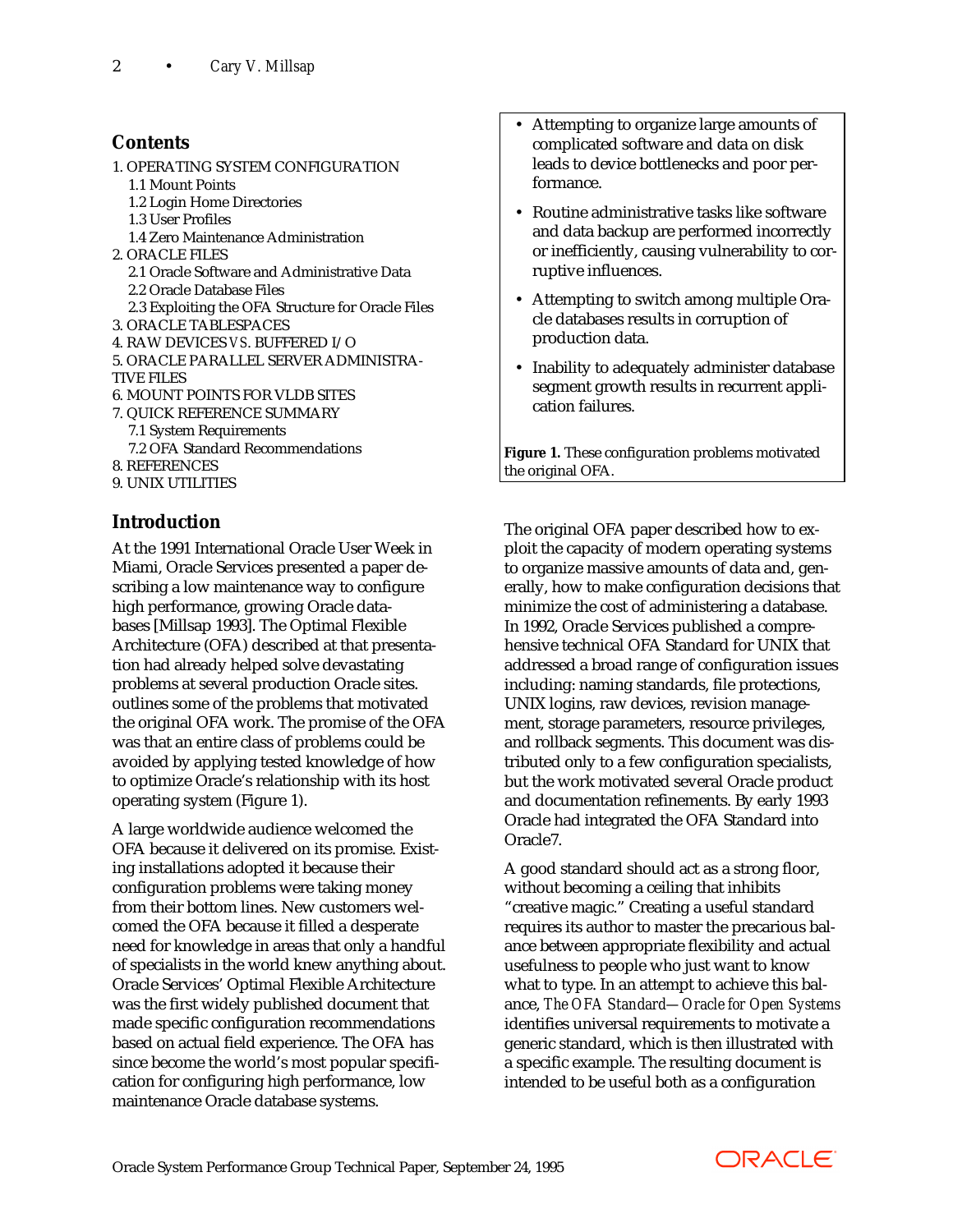| #device   | device                                        | mount FS |  | fsck mount                     | mount                    |
|-----------|-----------------------------------------------|----------|--|--------------------------------|--------------------------|
| #to mount | to fsck                                       |          |  | point type pass atboot options |                          |
|           | /dev/dsk/c0t3d0s0 /dev/rdsk/c0t3d0s0          | / ufs 1  |  | ves                            | $\overline{\phantom{0}}$ |
|           | /dev/dsk/c0t3d0s6 /dev/rdsk/c0t3d0s6 /usr ufs |          |  | ves                            | $\overline{\phantom{0}}$ |

**Figure 2.** This Solaris **/etc/vfstab** excerpt shows the mapping of mount point names to device names. Each row in this file represents one disk *slice*.

requirements definition for sites of all sizes and as the formal definition of the OFA Standard.

This paper does not address all the questions you will encounter as you plan your configuration. However, we hope that by studying the OFA Standard, you will understand the importance of investing care into the optimal and flexible configuration of the system to which you will entrust your strategic data. We hope also that you will want to keep learning after having read this monograph, and that you will give our team the opportunity to execute our mission: To help you make the most efficient use of the resources you pay for by sharing knowledge with you at your own site.

# **1. Operating System Configuration**

If you are interested in installing a relational database management system, it is likely that you will be installing the largest application your computer is capable of supporting. Before your system can serve your Oracle application, you must connect and configure peripherals, configure disks for swap space and data storage, name your file systems, configure your network, prepare your UNIX kernel for the specific demands your new applications will have, and create logins [Frisch 1991, Loukides 1991, Nemeth et al 1989]. The following sections will assist you and your systems engineer to understand some of the issues your Oracle configuration planner must consider.

#### **1.1 Mount Points**

One of the first tasks undertaken to permanently configure a UNIX system is to select sizes and names for file system mount points. A *mount point* is a directory name denoting where the file subsystem for a single disk slice will be linked into an existing UNIX file system. The sample **/etc/vfstab** excerpt from a Solaris system in Figure 2 shows the mapping of two mount

points, **/** and **/usr**, to two disk slices. Although physically the contents of these two directories live in parallel slices on one disk, a UNIX user regards **usr** hierarchically as a subdirectory of **/**.

Regardless of whether you use "raw devices'' for Oracle data (sec. 4), you will have to choose mount point names for slices containing users' files and software. The file system makes UNIX easier to administer by hiding device details, and selection of mount point names sets the stage for exactly how easy it will be. In selecting names, the configuration planner must find an appropriate balance among these important requirements:

*Requirement 1.* The file system must be organized so that it is easy to administer growth from: adding data into existing databases, adding users, creating databases, and adding hardware.

*Requirement 2.* It must be possible to distribute I/O load across sufficiently many disk drives to prevent a performance bottleneck.

*Requirement 3.* It may be necessary to minimize hardware cost.

*Requirement 4.* It may be necessary to isolate the impact of drive failure across as few applications as possible.

The way to balance requirements 2 and 3 is to name every one of your UNIX mount points in such a manner that it is possible to lay a file from any database there without violating requirement 1. The following rule accomplishes this balance.

*OFA 1 Name all mount points that will hold sitespecific data to match the pattern /pm where p is a string constant chosen not to misrepresent the contents of any mount point, and m is a unique fixedlength key that distinguishes one mount point from another.*

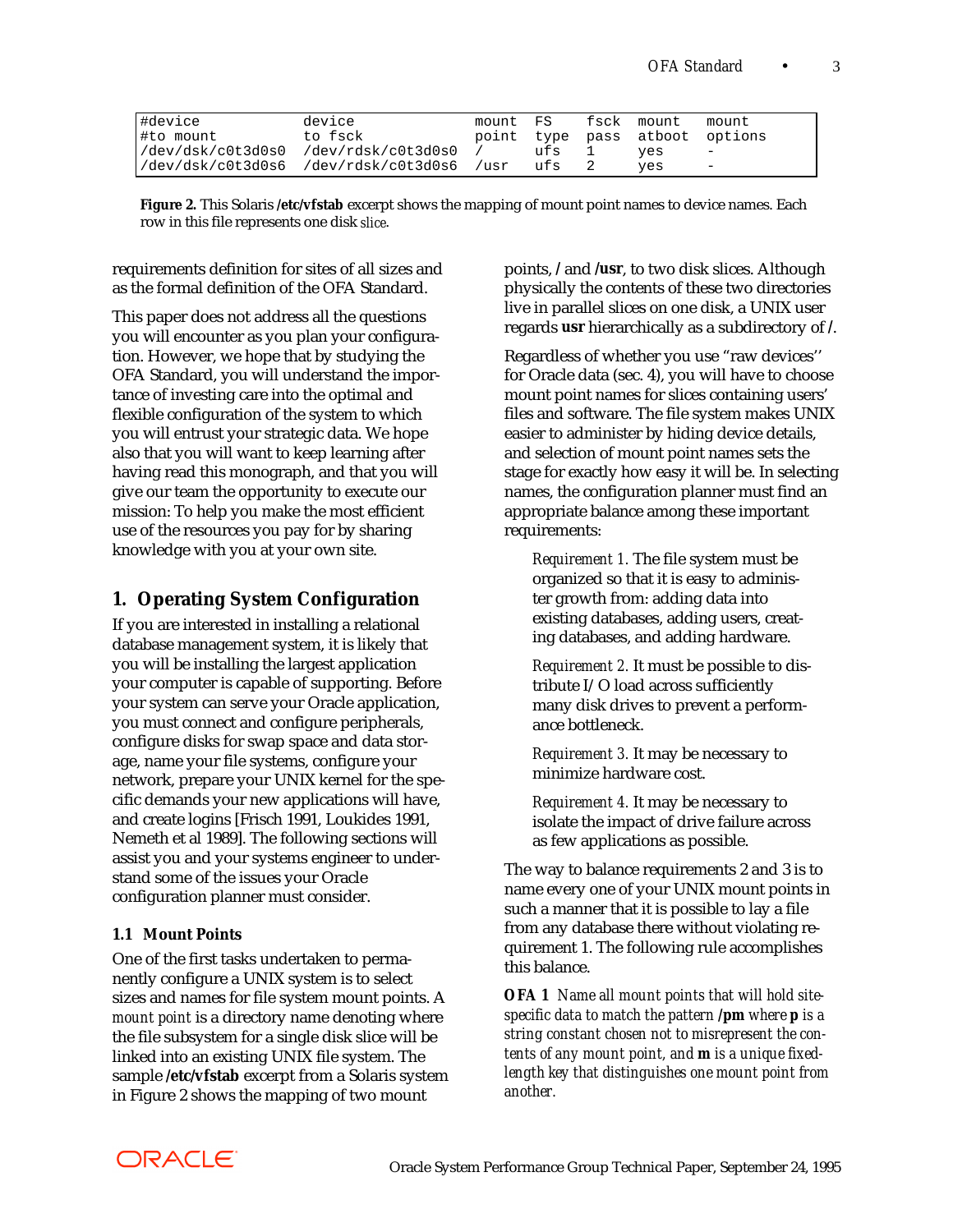If files from two or more applications will live together in a mount point subtree, it is important that the mount point name not denote the presence of one application to the exclusion of another. For example, consider a situation in which you would like to balance I/O load by storing both an Oracle database file and an online backup of some other data within a single disk slice. You shouldn't call that disk slice's mount point **/oracle** because that would put a misleading name in the path of the non-Oracle files stored there. And you shouldn't call the mount point **/backup** because you wouldn't want to keep Oracle database files in a directory that looks like it has been made exclusively for storage of backed up files.

Mount points that contain files from multiple applications are given names only to distinguish one mount point from another, like **/u01** and **/u02**, or even **/ulna/disk01** and **/ulna/disk02**. Using zeros to pad distinguishing keys to a fixed length makes sorted lists of mount point names come out right, like

| /u08  |            | /u1<br>/u10     |
|-------|------------|-----------------|
| /1109 | instead of | /u11            |
| /u10  |            | / <sub>u2</sub> |
|       |            |                 |

Unfortunately, storing files from two or more databases on the same drive contradicts requirement 4. The only way to satisfy requirements 2 and 4 simultaneously is to buy more disk drives than your initial sizing estimates probably showed. Administrators with tight hardware budget constraints normally sacrifice maximal fault resilience (req. 4), because performance (req. 2) is almost always more important. So, the degree to which you are willing to solve this conflict with hardware quantity determines the strategy you should take for naming your mount points. An alternative strategy for the small percentage of Oracle sites that can pursue fault resilience without sacrificing performance is given in section 6 in this paper.

Resist the temptation to encode controller or disk identification characters into a mount point name. Putting specific hardware configuration detail into directory names causes exactly the types of problems that mount point names were

designed to avoid. Mount point names allow us to "abstract away'' the details of hardware implementation that are irrelevant to the challenges that a system's users face.

Administrators can be tempted to match mount point names with device names because, to balance I/O load, they have to make decisions about directory contents based on I/O statistics printed for devices. However, denoting hardware information within a mount point name causes trouble if you ever upgrade your disk hardware. New hardware that uses different device names than you had before (consider the case of exchanging a SCSI drive for an IPI drive) will require you to invest time into changing path names in your applications if you intend to follow your own hardware-bound naming tradition. Your best mount point naming decision is to use names unrelated to your hardware device names and to examine system files (or write a program to do it for you) on the rare occasion when you need to balance your system's I/O load.1

# **1.2 Login Home Directories**

On very old UNIX systems, home directories were placed in **/usr**. That worked well enough for single-user systems, but having home directories in **/usr** did cause unnecessary challenges. For example, having directories in **/usr** increases risk of accidental file loss at upgrade time when the entire **/usr** subtree is replaced; also, if the **/usr** file system fills, UNIX will crash. UNIX books today usually recommend that login home directories be placed in a directory called **/u** or **/home**. Using **/u** or **/home** works fine for sites with average data volume. However, a challenge arises if the set of files to be contained within a single home directory is too large to fit on any single disk slice. For example, Oracle Financials and Manufacturing software consumes almost a gigabyte, all of which is supposed to reside in some directory called **applmgr**, but no single disk slice on your sys-



<sup>1</sup> The requirement implicit here is very similar to requirement 6 (to which you will be introduced shortly): It must be possible to exchange hardware components without having to revise programs that refer to them.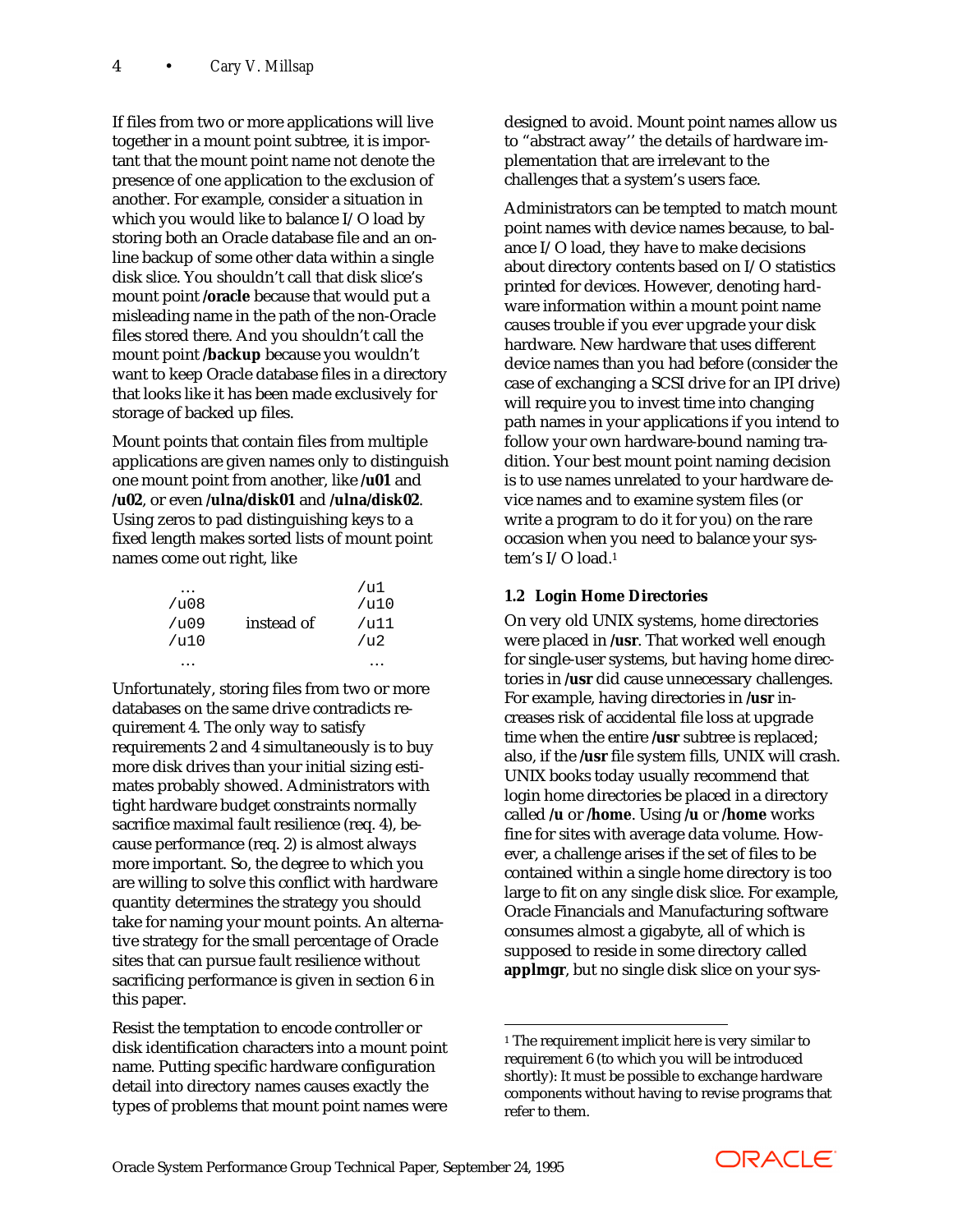```
$ ln -s /u03/app/applmgr/gl /u02/app/applmgr/gl
$ ls -l /u02/app/applmgr
-rw-r--r-- 1 applmgr 1119 Jul 5 01:16 AOL.env
-rw-r--r-- 1 applmgr<br>drwxrwxr-x 2 applmgr
drwxrwxr-x 2 applmgr<br>1rwxrwxrwx 1 applmgr
lrwxrwxrwx 1 applmgr 5 Jul 5 01:16 gl -> /u03/app/applmgr/gl
...
$ ls -l /u03/app/applmgr
drwxrwxr-x 1 applmgr 2048 Jul 5 01:16 gl
```
**Figure 3.** In this figure, we use a symbolic link to distribute the **applmgr** login's files across disks. The **gl** directory in **/u02/app/applmgr** is actually a named (symbolic) link referring to a directory subtree that is physically located on the **/u03** mount point. Thus we can treat the **gl** directory as if it were a part of **/u02** in our administrative programming.

tem is big enough to hold all of it. Hence, the following requirement:

*Requirement 5.* It must be possible to distribute across two or more disk drives both (a) the collection of home directories and (b) the contents of an individual home directory.

The following rule offers an elegant solution to requirement 5:

*OFA 2 Name home directories matching the pattern /pm/h/u, where pm is a mount point name, h is selected from a small set of standard directory names, and u is the name of the owner of the directory.*

Placing all home directories at the same level in the UNIX file system means that we can put home directories on different mount points, yet still be able to refer to the collection of login homes with a single pattern. We meet requirement 5.a without violating requirement 1 by placing two large home subtrees at the same level on separate mount points. For example, the Oracle Server software owner home directory might be **/u01/app/oracle**, and the Oracle Applications software owner home directory might be **/u02/app/applmgr**. Even though two enormous subtrees are on different disk slices, we can still use a single pattern—in this example, **/\*/app/\***—to refer to all applications owner login home directories on the system.

To illustrate requirement 5.b, consider the Oracle Financial and Manufacturing Applications software owner, typically named **applmgr**, which can own more than a gigabyte of UNIX files on a system whose largest disk slice is 600 megabytes. A simple solution is to use symbolic links to make directories appear in a single subtree, even though they physically reside on different mount points. Figure 3 shows the symbolic link required to enable the Oracle General Ledger software to live on a separate mount point from the other applications software, yet appear to live in **/u02/app/applmgr**. All **applmgr** files are still identifiable as residents of subtrees whose names match the pattern **/\*/app/applmgr**.

Different values of *h* in rule OFA 2 enable system administrators to simplify their backup procedures by using different home directory roots for different types of users. For example, Oracle Server software files might be owned by a UNIX login called **oracle**, just like the file **résumé.tex** might be owned by a login called **cmillsap**. However, the administrator of the UNIX system housing both users may wish to back up the two types of files represented here on different tapes or different schedules. To partition a system's users into the two classes (1) applications owners and (2) interactive logins, the administrator could choose home directory subtree names with, for example, *h* chosen from the list {**app**, **home**}. For example, you might use the following UNIX command to back up your applications software directories:

```
find /*/app/* -print | \ \ranglebar cvf /dev/rst0
```
…And this UNIX command to back up your login user home directories:

```
find /*/home/* -print |\n\iintbar cvf /dev/rst0
```
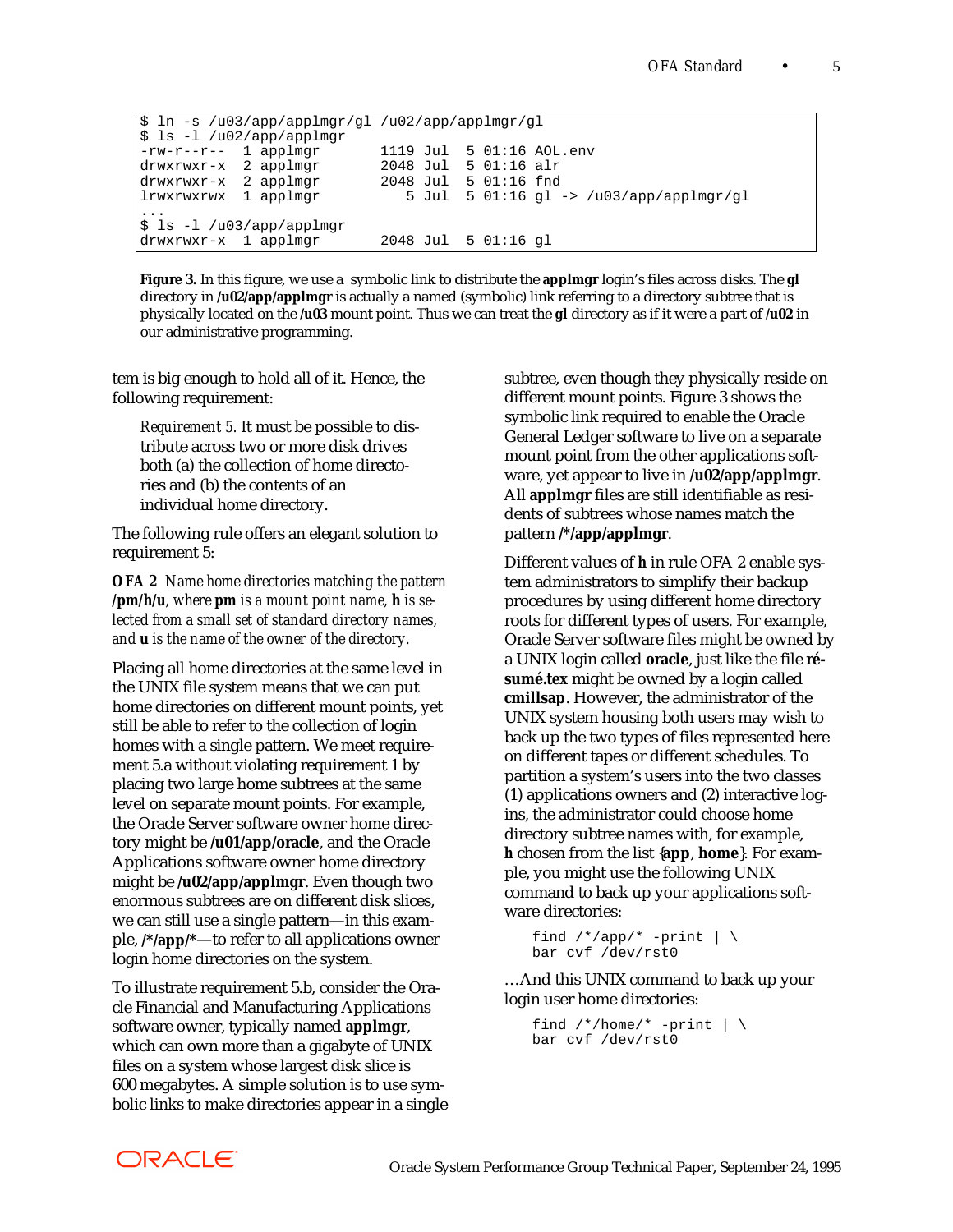# **1.3 User Profiles**

Oracle Server is designed well to enable users to choose which of several simultaneously active versions of server software to run against any of several databases, without sophisticated programming and without complicated user profiles. An Oracle database user's profile should (1) assign a UNIX path value so that the user's shell can execute Oracle's programs for setting up the environment; (2) define an instance name (SID) for planned database connections; and (3) execute the program that sets the UNIX path for running Oracle software. Insert the following lines into your users' **.profile** to accomplish these tasks:2

```
# set UNIX path
PATH=/bin:/usr/bin:/var/opt/bin
# set default instance
ORACLE_SID=sab
# set ORACLE_SID, ORACLE_HOME,
# and PATH without asking
ORAENV_ASK=NO
. oraenv
ORAENV_ASK=
```
By ensuring that **oraenv**, **coraenv**, and **dbhome** reside in /**var/opt/bin**,<sup>3</sup> independent of any Oracle software home directory, you remove all dependence on Oracle versions from your login profiles.

The steps shown here should be executed for each user connecting to an Oracle Server instance. A user may want to perform additional setup steps in the profile, such as assigning terminal settings, inserting additional software directories in the UNIX path, assigning **ORA-CLE\_PATH** and additional environment variables, or selecting among various instances for connection.

# **1.4 Zero Maintenance Administration**

 $\overline{a}$ 

Oracle Services still occasionally visits an unfortunate client whose backup programs didn't keep pace with the file system changes made

when someone cured an I/O bottleneck or ferreted out free space to feed a growing application. We have been asked to visit several sites at which a routine I/O balancing exercise that should have consumed ten minutes actually consumed hours of database downtime because administrative programs contained hard-coded references to path names that were no longer valid after the surgery. These kinds of problems motivate the following requirement.

*Requirement 6.* It must be possible to add or move login home directories without having to revise programs that refer to them.

Conforming to the following rule satisfies requirement 6.

*OFA 3 Refer to explicit path names only in files designed specifically to store them, such as the UNIX /etc/passwd file and the Oracle oratab file; refer to group memberships only in /etc/group.*

Hard-coded references to a file's path name must be systematically identified and modified if it ever becomes necessary to relocate that file to a new directory. Fortunately, it is completely unnecessary to record a path name in any file other than a central reference file, because a user's home directory name can be derived. C Shell and KornShell users can use **~***login* to refer to the home directory for *login*; and although the Bourne shell has no built-in ability to calculate home directory names, it is easy to construct a program to do it. Such a program is given later in this document (**lhd**, section 9).

Similarly, group memberships should never be recorded in an administrative program, because group member names can be computed from **/etc/group**, as is also shown later (**grpx**, section 9). By always using programs like **lhd** (or **~**) and **grpx** instead of explicit references, your administrative tools will not require modification when you move user home directories or change group memberships.



<sup>2</sup> The example shown here is what you will need for Bourne shell or KornShell users. For C Shell users, you will need to make functionally equivalent entries into the **.cshrc** file for each user.

<sup>3</sup> The standard directory for site local programs is called **/usr/local/bin** or **/usr/lbin** on most systems before UNIX System V Release 4.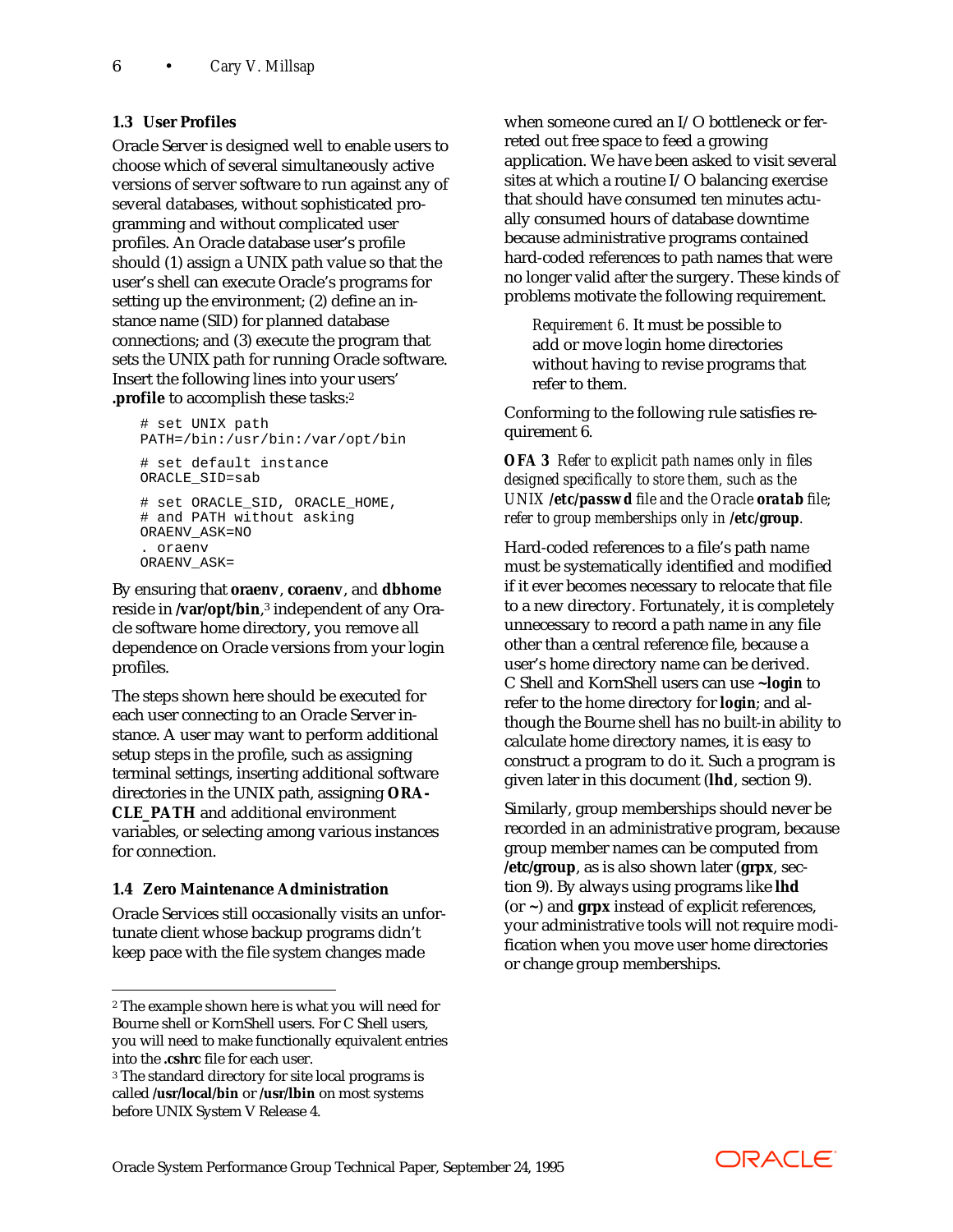```
# Back up all files in login home subtrees of the 'applmgr' user
find /*/app/applmgr -print | tar cvf /dev/rst0
# Propagate a centrally administered .profile to 'clerk' users
for user in `grpx clerk` ; do
         f=`lhd $user`/.profile
         ln -s `lhd applmgr`/.profile.clerk $f
         chown applmgr $f ; chgrp oaa $f ; chmod 644 $f
done
```
**Figure 4.** This figure shows an example of zero maintenance programming. Regardless of the physical location of the **applmgr** subtrees on the system, the first **find** command will find them because of the wildcard in the mount point directory name component of the path. The second UNIX command will create a properly protected file into each member of the **clerk** group. Neither of these programs require modification if login home directories are added, moved, or deleted. (Source code for the **grpx** and **lhd** programs used here is supplied later in this paper.)

Figure 4 illustrates programming that exploits the ability to refer to classes of objects with simple patterns that remain constant when you add data, users, databases, or disks; even when you move files around your system. Consider the change you would have to make to the oneline backup program shown here if you were to change the physical location of the **applmgr** user's login home directory. How would adding a new user to the **dba** or **clerk** group affect the behavior of the second or third example? The OFA Standard ensures that no maintenance on these programs would be required to accommodate these changes. You will see later (Figure 7) that using the OFA also gives a zero maintenance way to manipulate all the files associated with a given Oracle database as a unit, even though the files might be distributed uniformly across many disks.

# **2. Oracle Files**

Before the original OFA recommendations were published, many people placed database files in **\$ORACLE\_HOME/dbs** [Millsap 1993]. However, putting control files, redo log files, or data files in a subtree of the directory holding Oracle software caused problems: having all database files on a single disk bottlenecked the server; and having long-term database data in the Oracle software subtree made upgrades unnecessarily difficult because administrators had to spend time and money to carefully preserve and move the data. A goal of the original OFA was to solve these difficult problems with a flexible set of recommendations that allowed

files to be distributed across multiple disk drives without disorganization, yet prevented software and data from interfering with each other during software upgrades. The separation of data from software is just one specific case of a broader requirement:

*Requirement 7.* Categories of files must be separated into independent directory subtrees so that files in one category are minimally affected by operations upon files in the other categories.

The following classification of Oracle files enables us to build a standard that meets this requirement:

- *Product files* consist of Oracle Server software and tools that are supplied on the Oracle Corporation distribution media.
- *Administrative files* are files containing data about the database or instance, including archived redo log files, server process diagnostic output, database creation scripts, online exports, instance parameter files, etc.
- *Local software* is software used with Oracle that is written on site or purchased separately from the Oracle distribution software.
- *Database files* consist of control files, redo log files, and data files.

This classification partitions Oracle files along the boundaries of different lifespans, maintenance schedules, and security privileges. The following sections describe a model that fulfills requirement 7 by placing each of these four

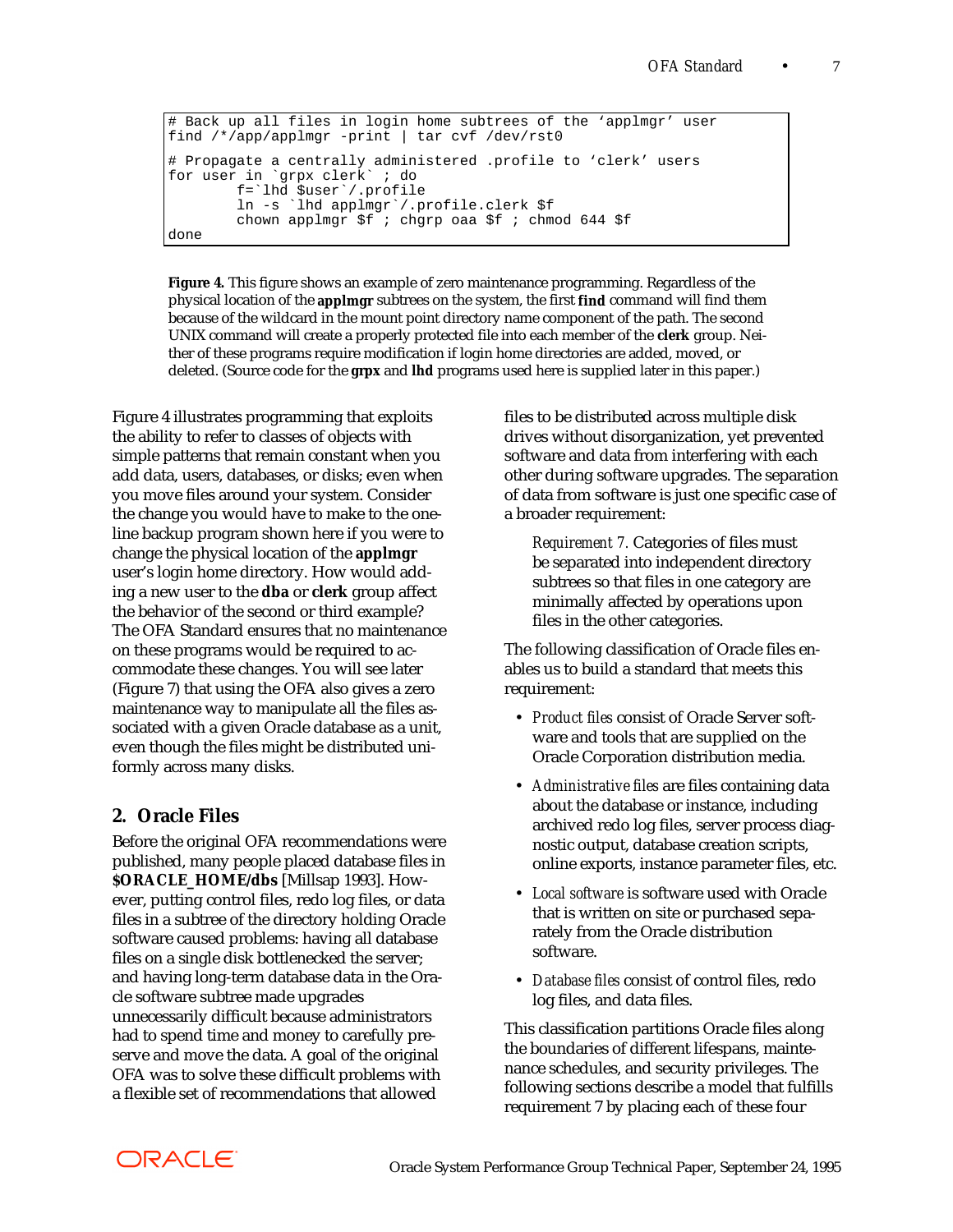

**Figure 5.** This is a graphical representation of the Oracle software owner's home directory structure. In this example, **ORACLE\_BASE** would be set to the value **/u01/app/oracle**, and **ORACLE\_HOME** would be set to either **/u01/app/oracle/product/6.0.37** or **/u01/app/oracle/product/7.0.16**.

types of files in subtrees independent of the other types.

## **2.1 Oracle Software and Administrative Data**

Figure 5 is a graphical representation of the OFA Standards that will be detailed below for storing Oracle product, administrative, and local software files. All Oracle software and administrative data reside in subtrees of the Oracle Server owner's login home directory. The name of this directory is the value to which Oracle advises that you set the environment variable **ORACLE\_BASE**.

**Product Files** Mature production sites require means to test a new version of Oracle software without impacting daily operations. Staging upgrades has been a difficult challenge for many Oracle sites because the focus of a default installation is that there is exactly one central repository of Oracle software. An inexperienced technician trying to complete an Oracle installation will rarely consider the requirements of an upgrade that isn't even planned yet. Building a structure to make upgrades easy is simple work, but it requires foresight and a complete understanding of the Oracle version switching mechanism discussed briefly in section 1.3.

*Requirement 8.* It must be possible to execute multiple versions of applications software simultaneously. Cutover after upgrade must be as simple for the administrator and as transparent for the user community as possible.

Conforming to the following rule yields a structure that helps fulfill requirement 8:

*OFA 4 Store each version of Oracle Server distribution software in a directory matching the pattern h/product/v, where h is the login home directory of the Oracle software owner, and v represents the version of the software.*

Most OFA for UNIX implementations use values of *v* like **7.0.16**. Oracle Server patches involving changes only to version numbers right of the third decimal point (e.g., from 6.0.36.3 to 6.0.36.5) usually take place without elaborate staging, and thus most sites do not use values of *v* significant beyond the third decimal point.

An Oracle upgrade at an OFA compliant site then undertakes the following steps: (1) a new version directory is created in **product**; (2) the new Oracle Server version is installed in that directory; (3) a test database is created for confirmation of the new software; (4) after confirmation, the home directory column of **oratab** is updated for the row associated with the production instance; and (5) to cut over to the new version, all users exit and re-enter UNIX. Executing a fresh login (normally accomplished by leaving work one afternoon to return the next morning) causes the **oraenv** call in a user's **.profile**4 to set the UNIX environment properly for operation with the newly validated software.

After an upgrade is judged successful, the next step becomes removal of the old version subtree, so that the space it consumes can be reclaimed. The safety with which the old version directory can be removed varies inversely



<sup>4 …</sup>Or a **coraenv** call in a C shell user's **.cshrc**.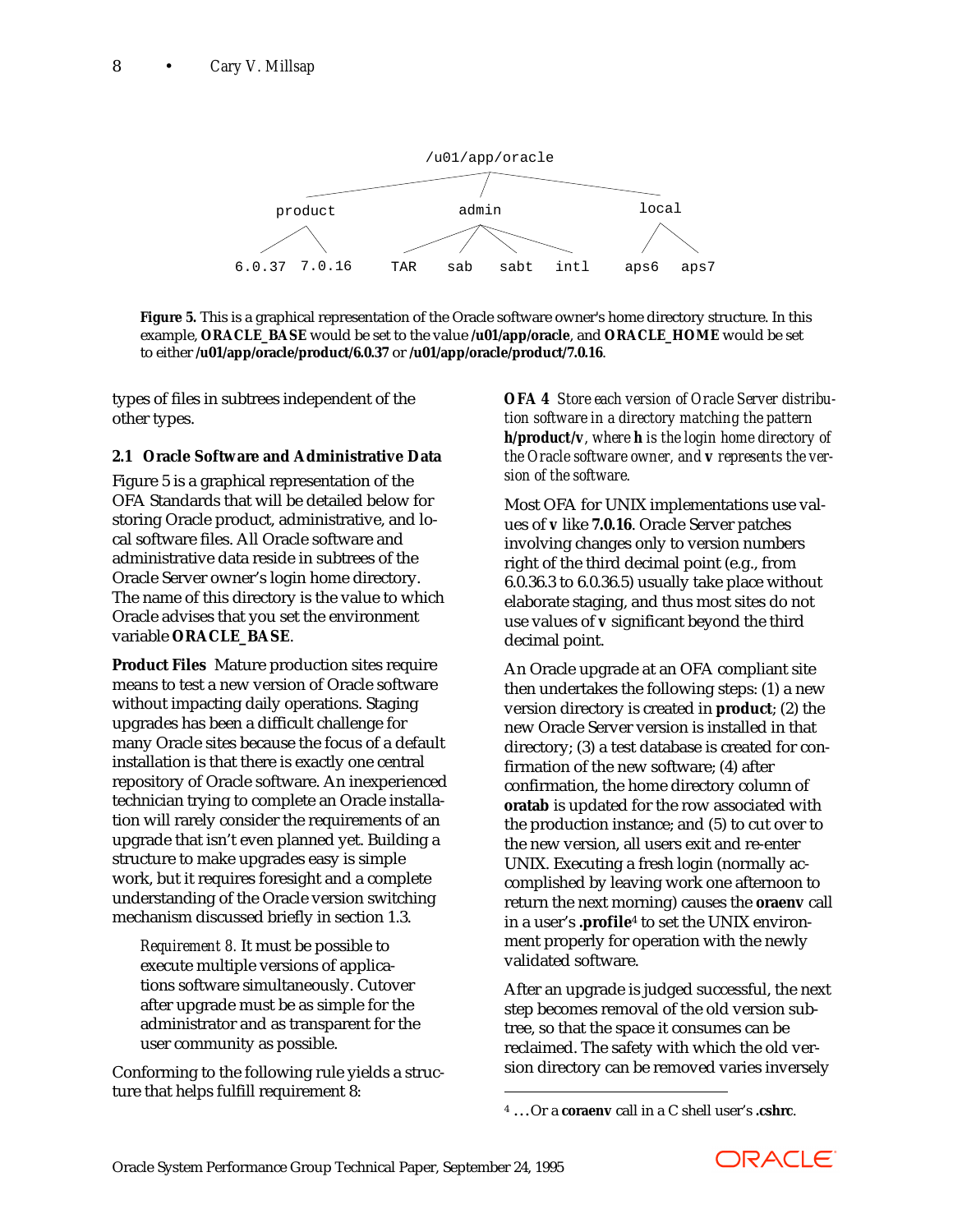with the amount of custom material stored there. The Oracle administrator should ensure that the only files permitted to reside within the **product** subtree either are either copied or mechanically derived from the Oracle distribution media (such as executables created by linking distributed object files). Following this policy greatly simplifies upgrade cutover and cleanup by eliminating the need for intricate file-copy surgery to preserve original work. The lifespan of the **product/***v* subtree matches the lifespan of a version of Oracle. Don't put files there if they will outlive version *v* of the software.

**Administrative Files** A key Oracle administrator skill is the ability to manage large amounts of data *about* an Oracle system. In the normal course of operation, for example, installers store programs that create databases; Oracle Server itself produces trace files; and administrators save structural records, instance parameters, performance statistics, backups, archives, and general logbook entries on each database. The volume of data to be administered increases as the number of databases on the system increases. These facts motivate the following requirement:

*Requirement 9.* Administrative information about one database must be separated from that of others; there must be a reasonable structure for organization and storage of administrative data.

In exclusive mode environments,<sup>5</sup> conforming to the following rule fulfills requirement 9.

*OFA 5 For each database with db\_name=d, store database administration files in the following subdirectories of h/admin/d:*

- **adhoc**—*ad hoc SQL scripts for a given database*
- **adump**—*audit trail trace files*
- **arch**—*archived redo log files*
- **bdump**—*background process trace files*
- **cdump**—*core dump files*
- **create**—*programs used to create the database*
- **exp**—*database export files*
- **logbook**—*files recording the status and history of the database*
- **pfile**—*instance parameter files*
- **udump**—*user SQL trace files*

*where h is the Oracle software owner's login home directory.*

Figure 5 shows the *h***/admin/***d* directories for three databases in a sample system; because space is limited, the picture does not show the **adhoc**, **adump**, etc. directories that reside beneath each named database directory.6 The simple classification named here gives the administrator sufficiently many "file folders'' to store the necessary data about a given database. By keeping all original work pertinent to a specific database in the administrative subtree instead of in the product subtree, as so many people have implicitly done in the past by storing files in the **dbs** or **rdbms/admin** subtrees of **\$ORACLE\_HOME**, the administrator accomplishes the goal of keeping the product subtree free from files that must be carefully preserved at Oracle upgrade time.

Some administrative directories, such as **arch** and **exp**, are typically too large to store on the disk slice housing the Oracle owner's login home directory. These directories can be connected easily into the administrative subtree with symbolic links similar to the one shown earlier in Figure 3. Using symlinks gives a simple mechanism for storing a file anywhere you need without sacrificing the organization of your file system to physical size constraints.

**Local Software** UNIX is an especially open environment designed to enable addition of new capabilities into the operating system. General purpose administrative utilities like those listed in section 9 are typically executed from a directory created exclusively for site-specific utilities, such as **/var/opt/bin**. The OFA Standard similarly enables the Oracle administrator to add site-specific Oracle capabilities into the system in the **local** subtree of the Oracle owner's login

 $\overline{a}$ 

<sup>5</sup> For sites using Oracle Parallel Server, see section 5.

<sup>6</sup> The **TAR** directory shown in Figure 5 is created at some sites to enable site staff to record information about technical assistance requests (TARs) logged with Oracle Worldwide Support. The upper-case name distinguishes this directory from that of a database named 'tar,' if one were to exist.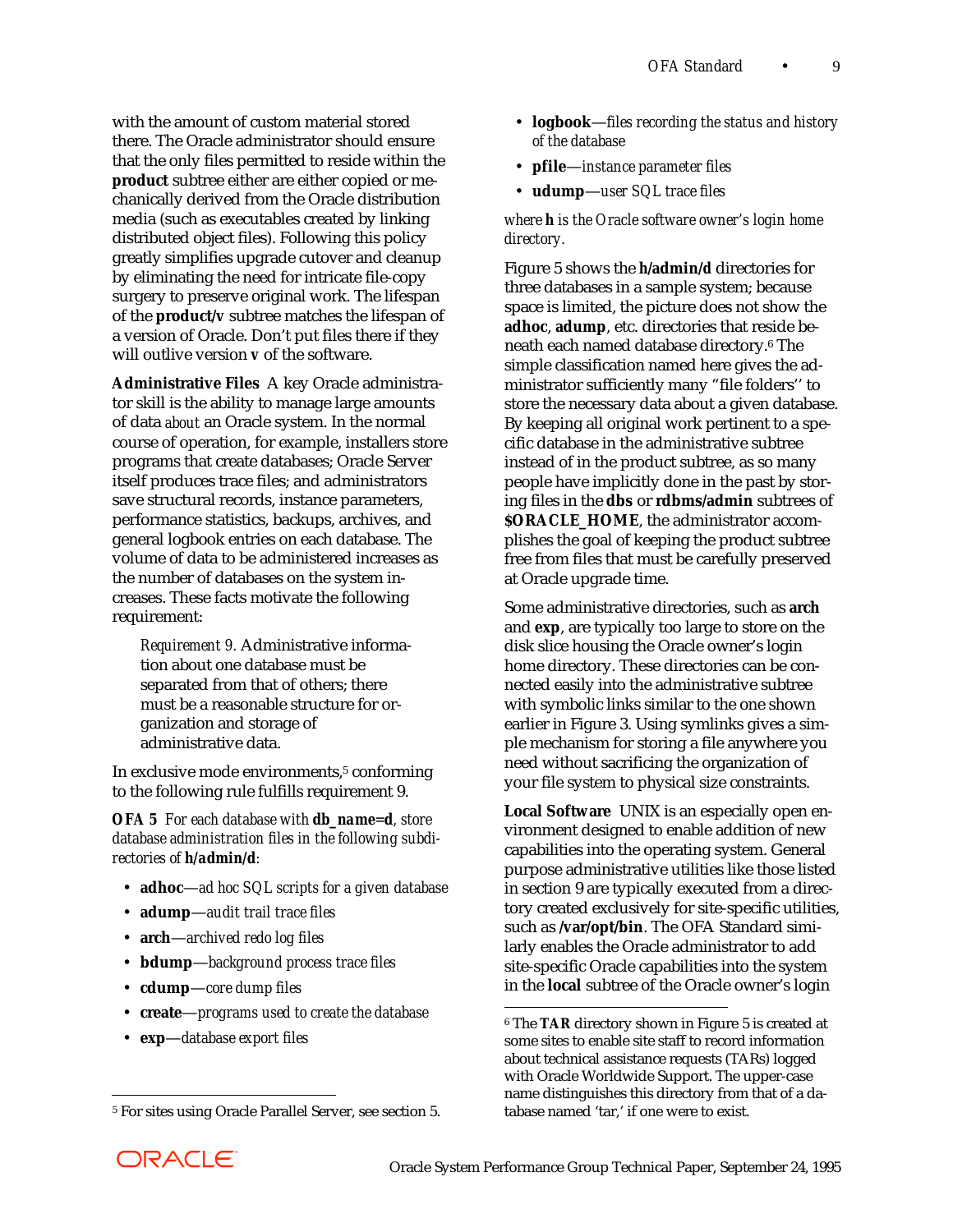home directory. During Core Technologies onsite engagements, for example, an Oracle consultant will populate this subtree with administrative utilities.

# **2.2 Oracle Database Files**

Intuition tells most installers that Oracle database files should be separated from other files on a system. There are concrete reasons for doing so, among which: database files' lifespans differ from all other files on your system; and database files will require a different backup strategy than the other files on your system. A thoughtful naming strategy for database files eliminates a whole class of administrative problems. Experience yields the following requirement:

*Requirement 10.* Database files should be named so that (a) database files are easily distinguishable from other files; (b) files of one database are easily distinguishable from files of another; (c) control files, redo log files, and data files are easily distinguishable from one another; and (d) the association of data file to tablespace is easily identifiable.

The following rule meets requirement 10:

*OFA 6 Name Oracle database files using the following patterns:*

- **/***pm***/***q***/***d***/control.ctl**—*control files*
- **/***pm***/***q***/***d***/redo***n***.log**—*redo log files*
- **/***pm***/***q***/***d***/***tn***.dbf**—*data files*

*where pm is a mount point name, q is a string denoting the separation of Oracle data from all other files, d is the db\_name of the database, n is a distinguishing key that is fixed-length for a given file type, and t is an Oracle tablespace name. Never store any file other than a control, redo log, or data file associated with database d in /pm/q/d.*

In section 1.1 we discussed selection of mount point names, to which we refer here as **/***pm*. The two directory layers beneath the mount point level are valuable agents of organization. The *q* layer fulfills requirement 10.a. It is homologous to the **home** layer discussed in section 1.2, as it serves the same purpose of enabling an administrator to refer to a collection of I/O balanced files as a unit, in a zero maintenance way. Many people will choose *q*=**ORACLE**, as in the original OFA paper [Millsap 1993], or other obvious values like *q*=**oradata**. The *d* layer satisfies requirement 10.b. It eliminates confusion about the database association of a given file, because the name of the database will always be a component of the fully qualified path name of the file. For example, it is easy to see to which database **/u03/oradata/sab/system01.dbf** belongs.

Figure 6 is a graphical representation of a sample OFA compliant directory structure for storing I/O balanced database files that are independent of the Oracle software and administrative files. In this example, *q*=**oradata** on a system with three databases. The figure shows only the specific mount points **/u08**, **/u09**, and **/u10**, but the OFA administrator replicates this structure on every **/u[0-9][0-9]** mount point in the file system. It is a good idea to build the *q***/***d* structure for every database and every mount point, even if you do not intend to put database files on every mount point. The cost is only a few inodes,7 and the benefit is that in an emergency, any free disk space on your system will be ready to house a file from any database that could require more space.

This structure makes it easy to distinguish Oracle database files of one database from Oracle database files of another. Using distinct suffixes for different types of database files makes it easy to distinguish one type of file from another, fulfilling requirement 10.c.



<sup>&</sup>lt;sup>7</sup> The cost is  $n(k+1)$  inodes, where *n* is the number of user data mount points on your system, and *k* is the number of databases on your system.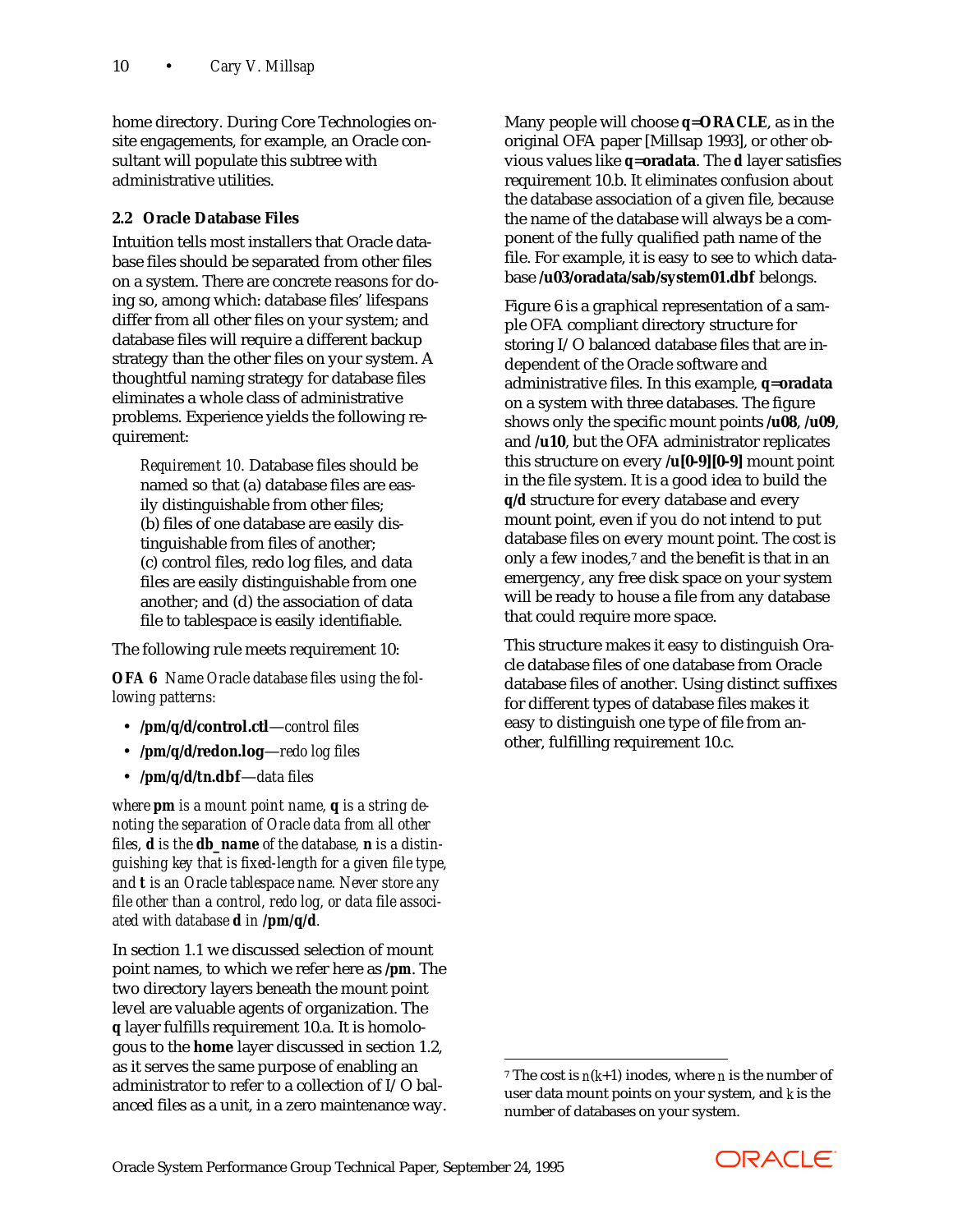

**Figure 6.** This figure shows the OFA structure for storing Oracle database files. Each mount point on the system contains a directory for holding Oracle data, **oradata** in this particular example. Other directories residing at this level might include subtrees named **home**, **app**, and so on. Beneath the Oracle data directory is a level separating the files of the various Oracle databases on the system. This example shows directories for three databases: **sab**, **sabt**, and **intl**. Note that in this structure, files from each database may be spread across as many disk drives as needed for I/O load balancing. Each mount point is equally well suited for storage of any database file.

**Control Files** Oracle control files contain structural information about the database, including relatively static data such as UNIX file names, and more dynamic data like the current redo log sequence number. For safety's sake, it is essential that the administrator create at least two control files on two different disks. Having three control file copies ensures that even if one file is lost, there remains a safe duplication. Because control file copies are always stored on different disks, they can have identical basenames; the **/***pm* component distinguishes one control file from the others.

**Redo Log Files** Oracle redo log files record information necessary to roll forward a database in case of CPU or disk failure. Redo log files are written sequentially during transaction processing, and they are read only during archiving and recovery. Since redo log files for a database may all exist on a single drive, it is necessary to encode a distinguishing key into the basename of the file. This key *n* for redo log files is normally a three- or four-digit string denoting the redo log file's group and sequence within that group. For example, you might use a name like **redo0201.log** or **redo01b.log** to denote redo log member 1 of group 2.

**Data Files** Oracle data files are the physical manifestation of tablespaces. The OFA Standard meets requirement 10.d by using the tablespace name as the root of the data file's basename. Because two or more files from a given tablespace can reside within the same directory, it

is necessary to encode a distinguishing key into the basename of each data file. The length of the key *n* is an almost universally accepted two. Numerals alone generate 100 unique keys in the range **00**, **01**, …, **99**. Most databases use far fewer than 100 files per tablespace. Common data file names are **system01.dbf**, **glx04.dbf**, and so on. However, if having 100 files per tablespace is not enough, then using two-digit alphanumeric lower-case keys from the set **[0- 9a-z][0-9a-z]**, for example, yields (10+26)2, or 1,296, unique values.

**Personal Preferences** Enthusiasts of the original OFA [Millsap 1993] may reel in algebraic anaphylaxis upon seeing the familiar **/u***n***/ORACLE/***d* changed into the symbolic **/***pm***/***q***/***d*. The early OFA paper was designed to supply a simple, specific standard that installers could use straight out of the wrapper. However, when the material proved to be popular enough that administrators began to construct site standards around the OFA recommendations, the simple way of expressing a directory name recommendation proved to be inadequate.

Several rounds of discussion with our customers have made it clear that not all sites have exactly the same tastes in naming, and that the existence of two different preferences doesn't necessarily mean that someone is wrong. So there is no single correct answer to whether Oracle data directories are best named **ORA-CLE** or **oradata** or something else, and science

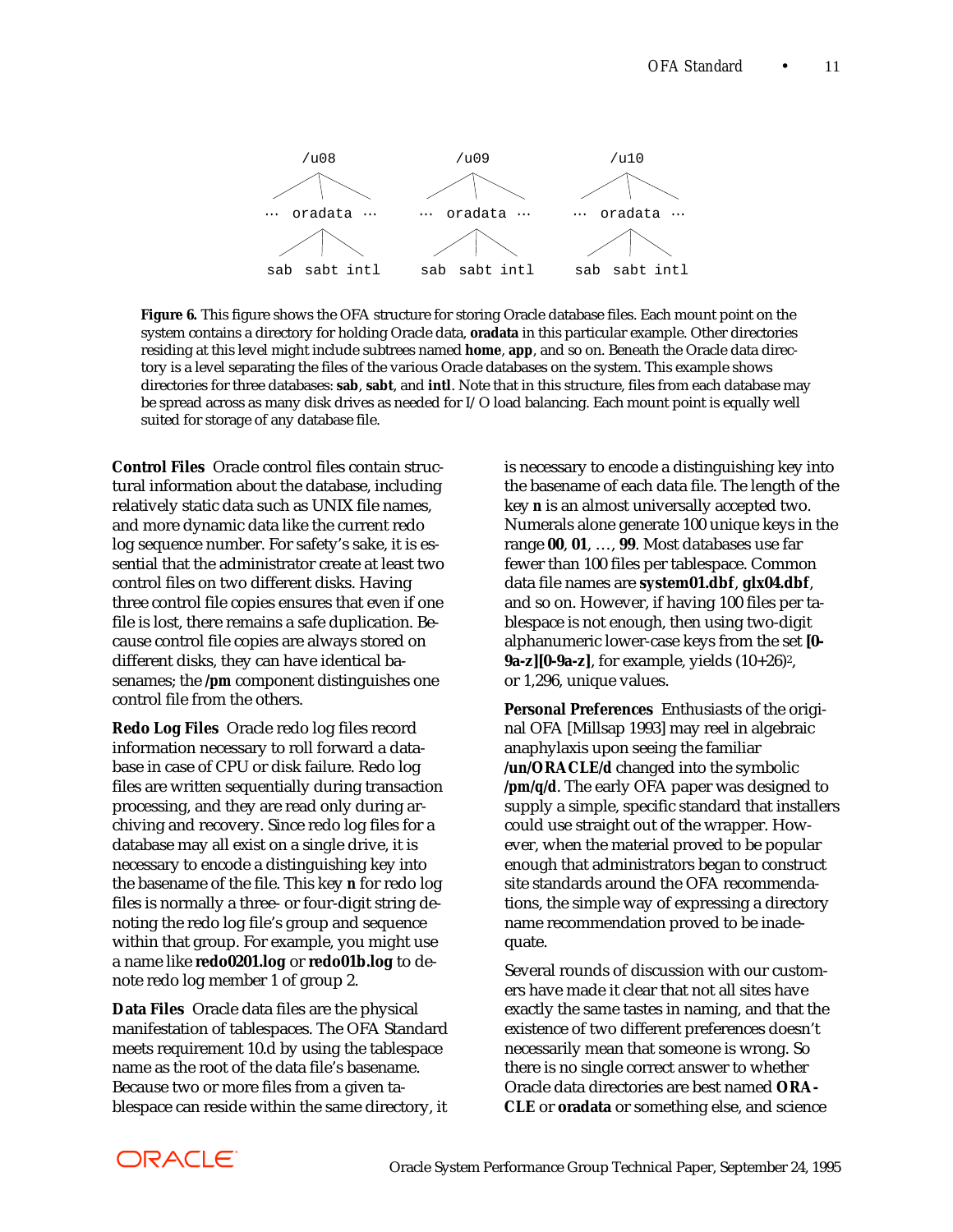| $/u[0-9][0-9]$                 | user-data directories                   |
|--------------------------------|-----------------------------------------|
| $/*$ /home/*                   |                                         |
|                                | user home directories                   |
| $/*$ /app/*                    | user application software directories   |
| /*/app/applmgr                 | Oracle apps software subtrees           |
| /*/app/oracle/product          | Oracle Server software subtrees         |
| $/*/app/oracle/product/6.0.37$ | Oracle Server 6.0.37 distribution files |
| /*/app/oracle/admin/sab        | sab database administrative subtrees    |
| /*/app/oracle/admin/sab/arch/* | sab database archived log files         |
| /*/oradata                     | Oracle database directories             |
| /*/oradata/sab/*               | sab database files                      |
| /*/oradata/sab/*.log           | sab database redo log files             |

**Figure 7.** These file name patterns are useful in an OFA compliant environment.

does not dictate whether database files are best kept four layers deep in the file tree or six. However, the *requirements* listed in this paper appear generally indisputable, and there seems to be unanimous agreement among thinkers about two assertions on storing Oracle data:

- The directory's actual name doesn't matter, as long as it is both (a) consistent with the names of other similar directories, and (b) chosen carefully to not misrepresent the contents of the directory.
- The level at which any type of I/O balanced files are stored doesn't matter, as long as it's the same level on every mount point.

The OFA Standard uses an algebraic-looking regular expression notation in the database file naming recommendation so that administrators are free to exploit the freedom of individual tastes, as long as the two underlying basis points expressed above are honored. Today, the site naming standards represented by the following names lie completely within the boundaries of OFA compliance:

```
/u01/ORACLE/sab/gld01.dbf
/disk04/oradata/pdnt/gld01.dbf
/db016/ora/mail/gld01.dbf
/mars/data/disk31/bnr1/gld01.dbf
/u08/app/oracle/data/pfin/gld01.dbf
```
Other standards are also appropriate in special circumstances. Responsible site administrators must consider the important points outlined in section 4 before deciding to implement Oracle on UNIX "raw devices.'' Section 6 addresses naming standards appropriate for consideration by very large database sites.

# **2.3 Exploiting the OFA Structure for Oracle Files**

Figure 7 shows several useful UNIX patterns identifying classes of files that can be manipulated by a **find** command like the ones shown earlier in Figure 4. Figure 8 is a complete picture of the relationships among the Oracle for UNIX files in our familiar sample three-database system. In this example, the Oracle owner's login home directory is in **/u01/app**, and the files for this system's three databases are I/O balanced throughout subtrees named **/\*/oradata**.

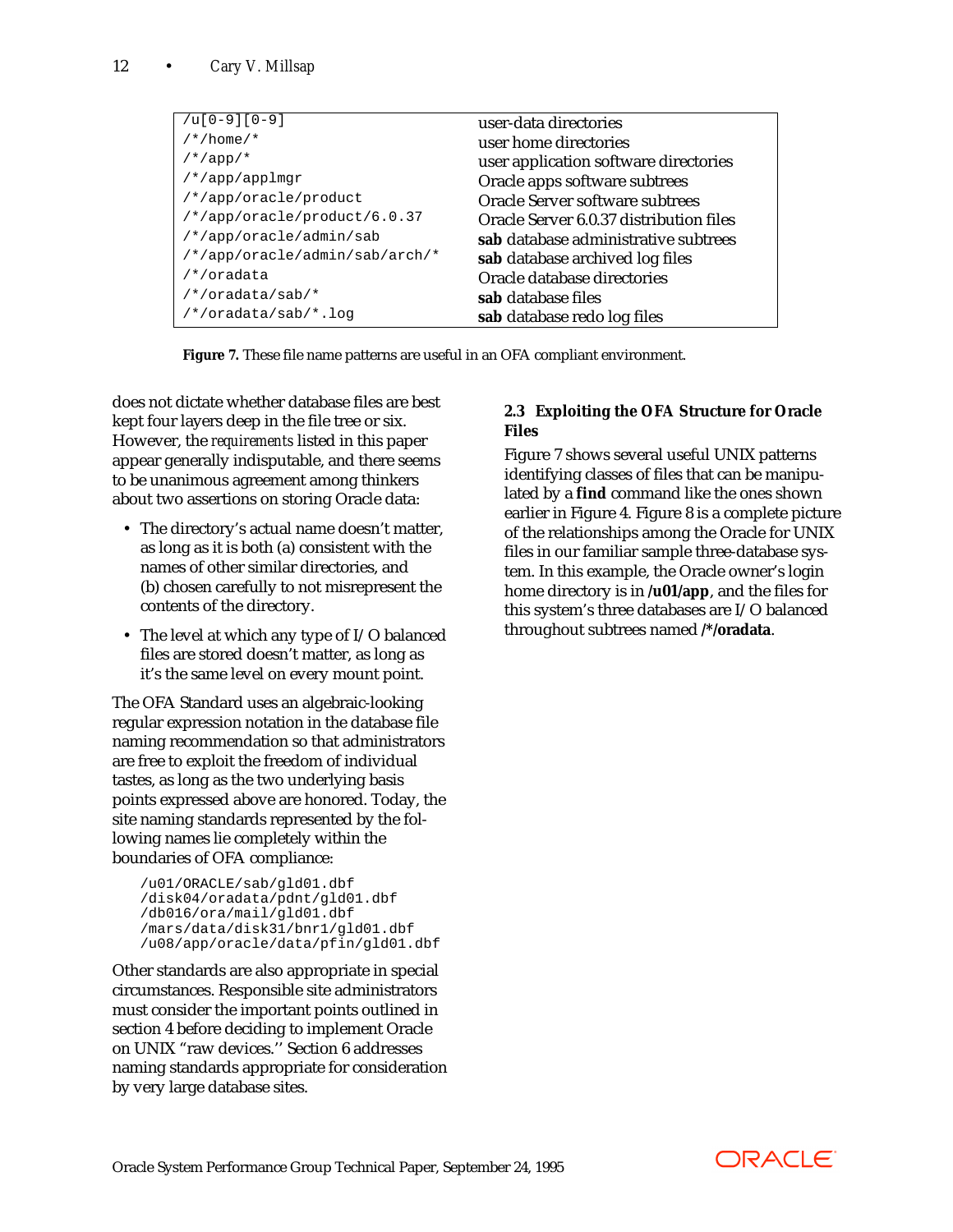| $\sqrt{2}$                     | root mount point                                       |
|--------------------------------|--------------------------------------------------------|
| u01/                           | 'user data' mount point #1                             |
| app/                           | subtree for application software                       |
| oracle/                        | login home for the Oracle Server software owner        |
| $\text{admin}/$                | subtree for database administrative files              |
| TAR/                           | subtree for Support logs                               |
| int1/                          | administrative subtree for 'intl' database             |
| sab/                           | administrative subtree for 'sab' database              |
| sabt/                          | administrative subtree for 'sabt' database             |
| local/                         | subtree for local Oracle software                      |
| aps6/                          | an Oracle6 admin istrative software package            |
| aps7/                          | an Oracle <sub>7</sub> administrative software package |
| product/                       | Oracle Server distribution files                       |
| 6.0.37/                        | <b>ORACLE HOME</b> for 6.0.37 instances                |
| 7.0.16/                        | <b>ORACLE HOME</b> for 7.0.16 instances                |
| home/                          | subtree for login home directories                     |
| sbm/                           | home for a user                                        |
| oradata/                       | subtree for Oracle data                                |
| int1/                          | subtree for 'intl' database files                      |
| sab/                           | subtree for 'sab' database files                       |
| sabt/                          | subtree for 'sabt' database files                      |
| u02/                           | 'user data' mount point #2                             |
| app/                           | subtree for app software                               |
| applmgr/                       | home for the Oracle Applications owner                 |
| alr/                           | Oracle Alert                                           |
| fnd $\sqrt{}$                  | <b>Application Object Library</b>                      |
| $gl/$ -> $/u03/app/applmgr/gl$ | symbolic link to General Ledger files                  |
| $\ldots$                       | more applications                                      |
| home/                          | subtree for login home directories                     |
| mlm/                           | home for a user                                        |
| oradata/                       | subtree for Oracle data                                |
| int1/                          | subtree for 'intl' database files                      |
| sab/                           | subtree for 'sab' database files                       |
| sabt/                          | subtree for 'sabt' database files                      |
| u03/                           | 'user data' mount point #3                             |
| app/                           | subtree for applications software                      |
| applmgr/                       | auxiliary directory for Oracle Applications            |
| g1/                            | <b>Oracle General Ledger</b>                           |
| home/                          | subtree for login home directories                     |
| vrm/                           | home for a user                                        |
| oradata/                       | subtree for Oracle data                                |
| int1/                          | subtree for 'intl' database files                      |
| sab/                           | subtree for 'sab' database files                       |
| sabt/                          | subtree for 'sabt' database files                      |
| .                              | more mount points, etc.                                |

**Figure 8.** This is a hierarchical directory listing for a sample OFA compliant system. Indentation shows the relationships among directories and the files and directories contained within.

# **3. Oracle Tablespaces**

*Tablespace* is a name that was introduced in Oracle Version 6 for an entity that relates multiple database segments to multiple operating system files.

**Segment Partitioning** The tablespace forms the interface through which the logical database can be partitioned into different physical files in the operating system. Factors that affect decisions about separating Oracle segments into different tablespaces include:

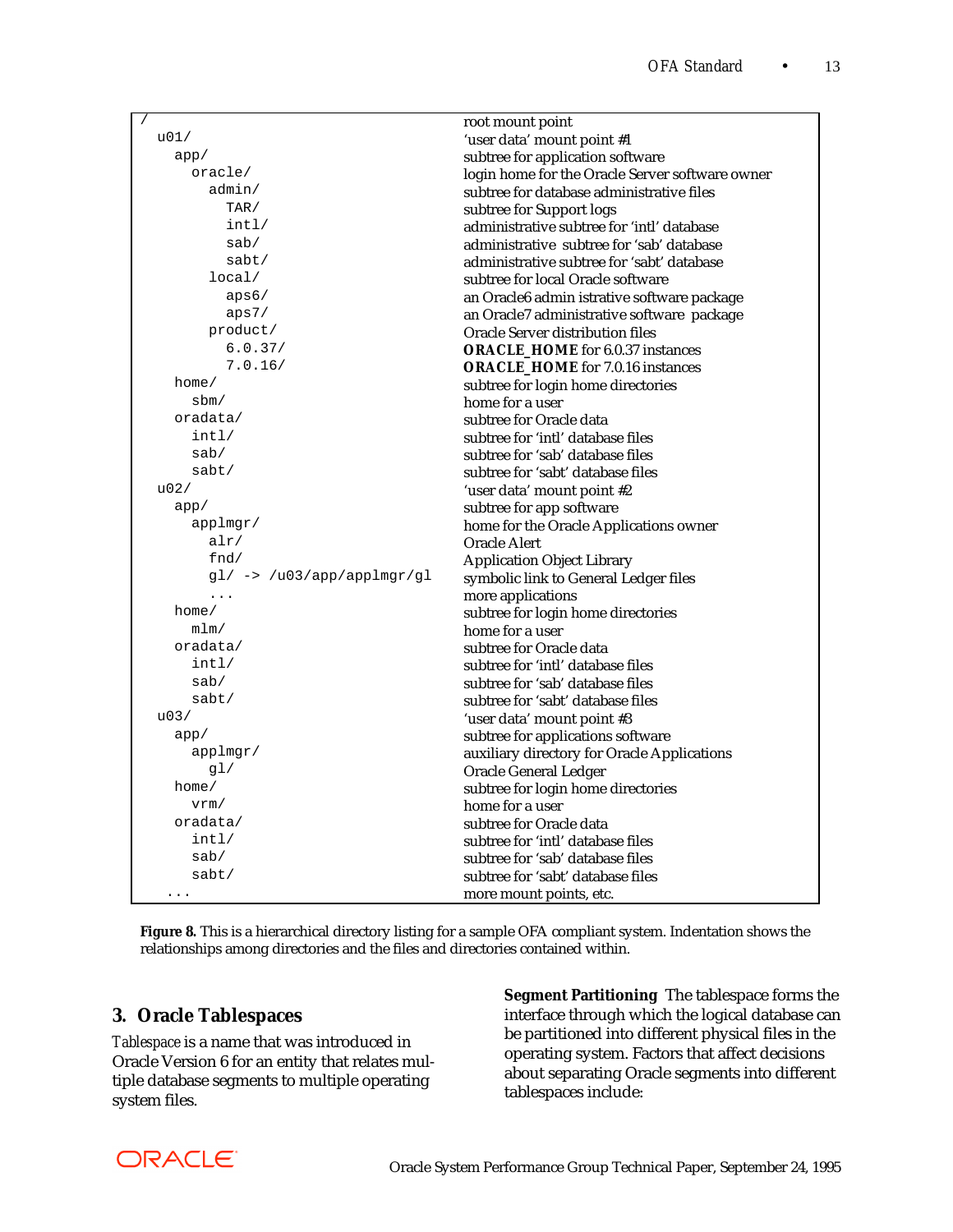- *Fragmentation character*. Dropping of segments causes tablespace free space fragmentation that can lead you to the doorstep of people who hope to "defragment'' your database in exchange for a few thousands of your dollars. Free space fragmentation is preventable. By separating segments with different lifespans into different tablespaces, the database creator prevents the problems associated with tablespace free space fragmentation.
- *I/O distribution*. Only at the tablespace level can the administrator determine what set of operating system files a segment will occupy. By separating segments with competing I/O requirements into different tablespaces, the database creator can make it possible to ensure well-balanced I/O loads across hardware components.
- *Administrative needs*. Only at the tablespace level can the administrator specify a collection of segments for backup, or restrict a user's privilege to consume database space. By separating segments with different administrative characteristics into different tablespaces, the database creator can make give the administrator an appropriate level of control over collections of segments.

The following requirement motivates decisions about tablespace creation:

*Requirement 11.* Tablespace contents must be separated to (a) minimize tablespace free space fragmentation, (b) minimize I/O request contention; and (c) maximize administrative flexibility.

The next rule fulfills requirement 11.

*OFA 7 Separate groups of segments with different lifespans, I/O request demands, and backup frequencies among different tablespaces. For each Oracle database, create the following special tablespaces in addition to those needed for applications segments:*

- **SYSTEM**—*data dictionary segments only*
- **TEMP**—*temporary segments only*
- **RBS**—*rollback segments only*
- **TOOLS**—*general-purpose tools only*
- **USERS**—*miscellaneous user segments*

This standard has proven to have several tremendous benefits. For example, because dictionary segments are never dropped, and because no other segments that can be dropped are allowed in the **SYSTEM** tablespace, this scheme guarantees that the **SYSTEM** tablespace will never require a rebuild due to tablespace free space fragmentation. Because no rollback segment is stored in any tablespace holding applications data, the administrator is never blocked from taking an applications data tablespace offline for maintenance. Because segments are partitioned physically by type, the administrator can record and predict data volume growth rates without complicated tools.

**Tablespace Names** The OFA standard of embedding the name of a tablespace in the basename of its associated data files (OFA 6) means that UNIX file name length restrictions also restrict tablespace name lengths. Although Oracle tablespace names can be thirty characters long, portable UNIX file names are restricted to fourteen characters. Recall that the recommended standard for a data file basename is *tn***.dbf**, where *t* is a tablespace name and *n* is a two-digit string. The six-character *n***.dbf** suffix leaves eight characters remaining for *t*. The recommended naming standard for tablespaces is thus:

### *OFA 8 Name tablespaces connotatively with eight or fewer characters.*

Eight-character tablespace names not only simplify data file naming, they also make administrative reports about tablespaces much more "80-column friendly.'' The total number of tablespaces in a database is generally on the order of 100 or less, so inventing connotative names with eight characters is usually easy.

Connotation enables the administrator to divine the purpose of a tablespace by looking at its name. It is sometimes useful to encode information about what type of segment a tablespace is designed to store into the tablespace name. For example, the names **GLD** and **GLX** might connote that these tablespaces are designed to store Oracle General Ledger data and indexes, respectively. Figure 9 illustrates tablespace and file naming in an OFA compliant system.

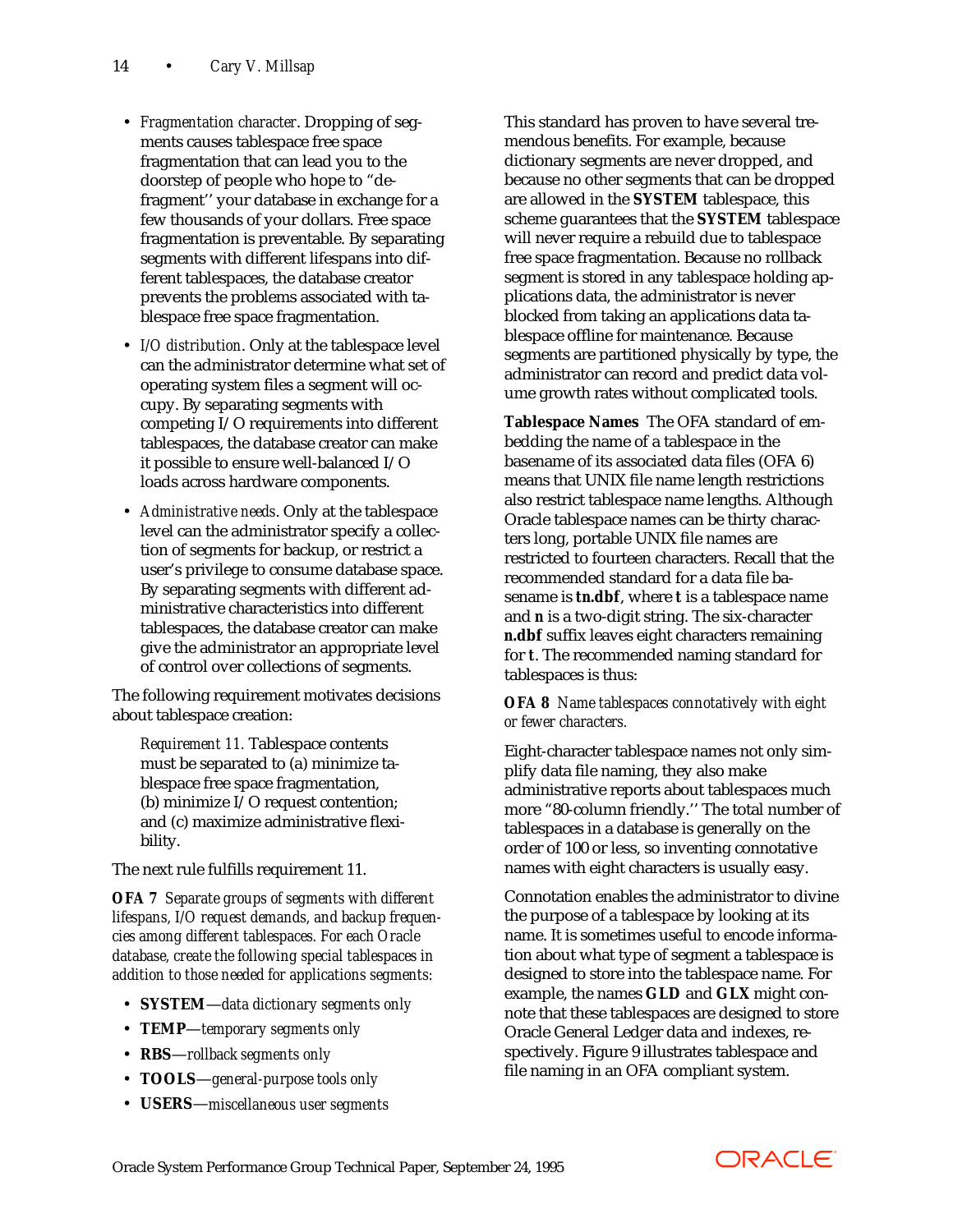| File Type or           | <b>File Name</b>              | Size (KB) |
|------------------------|-------------------------------|-----------|
| <b>Tablespace Name</b> |                               |           |
| control                | /u01/oradata/sab/control.ctl  |           |
| control                | /u02/oradata/sab/control.ctl  |           |
| control                | /u03/oradata/sab/control.ctl  |           |
| redo group 1           | /u03/oradata/sab/redo0101.log | 5,120     |
| redo group 1           | /u05/oradata/sab/redo0102.log | 5,120     |
| redo group 1           | /u07/oradata/sab/redo0103.log | 5,120     |
| redo group 2           | /u04/oradata/sab/redo0201.log | 5,120     |
| redo group 2           | /u06/oradata/sab/redo0202.log | 5,120     |
| redo group 2           | /u08/oradata/sab/redo0203.log | 5,120     |
| <b>SYSTEM</b>          | /u02/oradata/sab/system01.dbf | 65,536    |
| TEMP                   | /u04/oradata/sab/temp01.dbf   | 131,072   |
| <b>RBS</b>             | /u03/oradata/sab/rbs01.dbf    | 65,536    |
| TOOLS                  | /u07/oradata/sab/tools01.dbf  | 16,384    |
| <b>USERS</b>           | /u07/oradata/sab/users01.dbf  | 32,768    |
| AOL                    | /u05/oradata/sab/ao101.dbf    | 98,304    |
| GLD                    | /u02/oradata/sab/gld01.dbf    | 524,288   |
| GLD                    | /u04/oradata/sab/gld02.dbf    | 524,288   |
| <b>GLX</b>             | /u05/oradata/sab/qlx01.dbf    | 524,288   |

**Figure 9.** This is a file map of a sample OFA compliant database. Note the ease with which you can discern each file's mount point, its application, its database, and its tablespace. Note also that each file's type (control file, redo log file, or data file) is apparent by viewing its name.

Resist the temptation to embed reminders of the word *tablespace* in your tablespace names. Tablespaces are distinguishable as tablespaces by context, and their names do not need to convey information about their type. A competent Oracle administrator would not confuse a tablespace with another database object, so names like **TEMP\_TABLESPACE** are patently unnecessary. Administrators learn as they gather experience that embedding type information into an object's name is usually a waste of motion<sup>8</sup>

# **4. Raw Devices** *vs***. Buffered I/O**

The term *raw device* is an informal synonym for *character special file*, which is an unmounted disk slice that Oracle can read and write without incurring the overhead of UNIX I/O buffering [Bach 1986, Leffler et al 1990]. A character special file has a fixed size because it is allocated an entire disk slice. Oracle Corporation uses raw devices extensively in TPC benchmarks to increase the number of transactions per second that Oracle can perform. As tempting as a potential performance gain sounds, use of raw I/O bears undeniable costs. The following sections identify some of the benefits and costs of using raw devices.

**Benefits of Using Raw Devices** The following factors weigh in favor of using raw devices:

 • If you intend to use Oracle Parallel Server on a UNIX cluster, with multiple UNIX nodes manipulating a single database on a



<sup>8</sup> People who, after the sermon, insist upon continuing to embed type information into the names of new things are of course free to do so. However, I am also free to fantasize that the grammar police will make these people use their own naming convention at home until they see how ridiculous it is. The parents of Billy the Kid, Attila the Hun, Winnie the Pooh, and Frosty the Snowman were evidently afflicted with such a curse.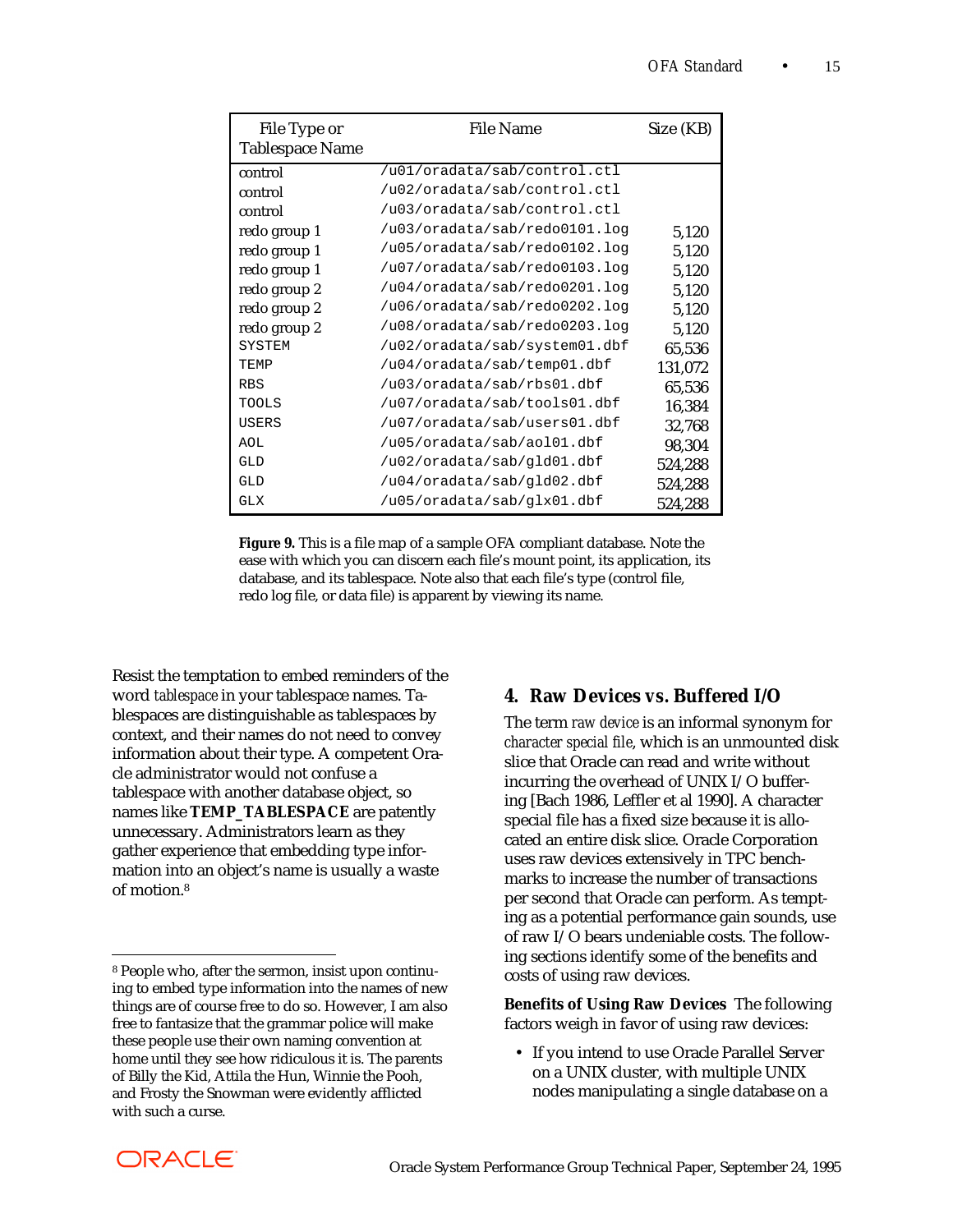shared disk subsystem, you must use raw devices. UNIX vendors have not yet implemented a way for nodes in a cluster to simultaneously mount a shared disk subsystem.

- Some platforms offer the capability for asynchronous I/O to boost output performance. Asynchronous I/O is normally available only with character special devices, outside the UNIX file system. Ask your hardware vendor or Oracle Worldwide Support for more details about your particular implementation.
- Using raw devices will in some cases increase throughput if either your processes frequently wait for I/O, or your system state CPU time is persistently excessive.9
- If you have variable disk partitioning,<sup>10</sup> using raw devices for redo log files is particularly attractive, because: Raw devices benefit you most for write-intensive, sequentially accessed data; and online redo log files are not included in normal operating system backup procedures.

**Costs of Using Raw Devices** The following factors weigh against using raw devices:

 • Raw devices are more costly to administer than files in the UNIX file system. Operations that become more difficult are backup and recovery, I/O load balancing, and addition of files to the database. If you do not have the ability to thoroughly practice database recovery before taking your project

 $\overline{a}$ 

live, then do not use raw devices. If you do not have sufficient disk volume that you can leave two or more large unformatted disk slices available for database growth or I/O balancing, then do not use raw devices.

- Raw I/O improves throughput in only a small percentage of production site situations. Applications in which I/O or I/Orelated processing is not the bottleneck will not deliver better throughput by improving the performance of I/O and I/O-related processing. If I/O is your bottleneck, then before choosing to use raw devices, ensure that you have taken full advantage of performance optimization techniques that are less costly to you:
	- − Carefully construct your application to minimize I/O.
	- − Configure your operating system and instance parameters so that the Oracle Server operates as efficiently as possible.
	- − Balance your I/O load across enough disks that each drive's data transfer rate is within the manufacturer's recommended limits for the drive and its controller.

 After these optimizations, you are likely to find that I/O and the CPU overhead associated with I/O is no longer your bottleneck, at which point moving to a raw device configuration will not improve throughput.

 • If your UNIX implementation does not offer variable disk partitioning, a raw device Oracle configuration requires more disk volume than a similarly configured database using buffered I/O. Fixed partitioning constraints make it difficult to find enough suitably sized disk slices for redo logs and small data files. A dangerous consequence of any raw device configuration is that having only a few large slices tempts the inexperienced configuration planner to combine database segments that should be separated among Oracle tablespaces. The benefits of raw devices are not enough to overcome the user performance and server



<sup>9</sup> An interesting exception to the performance benefit traditionally attributed to raw device configurations occurs with applications that rely on table scans for data access. These applications actually perform better on mounted file systems than on raw devices. Improving the performance of an application that does frequent table scans begins with analysis of the application's data access methods, not with sweeping changes to the underlying operating system configuration.

<sup>10</sup> *Variable disk partitioning* is a capability offered by many UNIX vendors' logical volume management software. With this capability, an administrator can make any disk slice any size at all; without variable disk partitioning, an administrator must choose from a limited (usually small) number of ways to cut a disk into slices.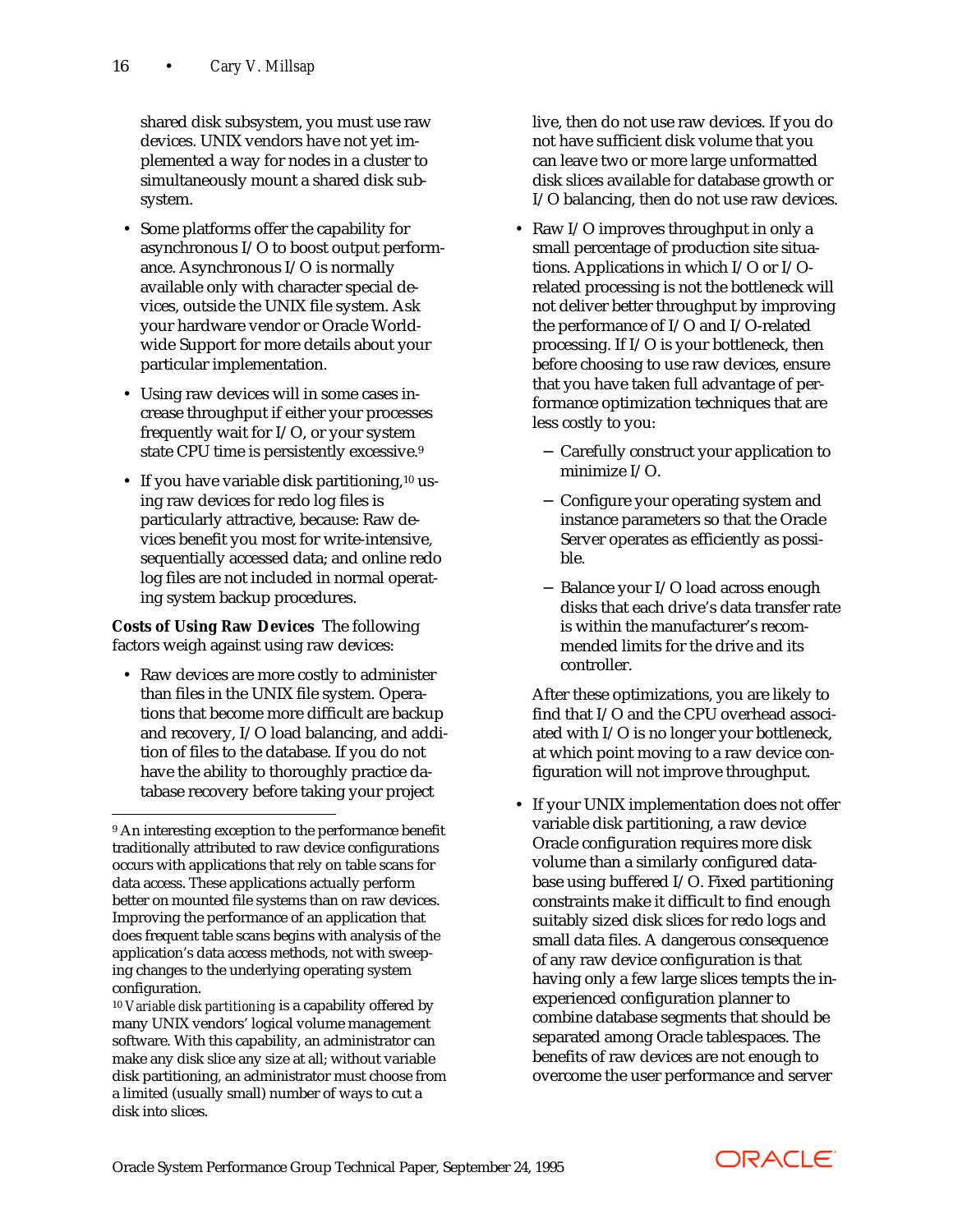administrator workload costs of a poor fundamental configuration decision.

If yours is a big site with a sophisticated Oracle for UNIX administration staff with time for research, enough budget for several disk drives, and enough patience to leave some of your disk space unused but reserved for unanticipated growth and load balancing, then using raw devices may be economically feasible for you. If you use raw devices, you will need to meet the following requirement:

*Requirement 12.* It must be possible to tune disk I/O load across all drives, including drives storing Oracle data in character special files.

The following rule enables the administrator to remedy a persistent I/O imbalance in a raw device configuration, because two character special files can trade places on disk only if they are precisely the same size.

*OFA 9 Choose a small set of standard sizes for all character special files that may be used to store Oracle database files.*

**The Verdict** Use of raw I/O does not necessarily increase a site's throughput, so a responsible administrator will study the issues before using them. Simply stated, if you are not running Oracle Parallel Server and testing shows there to be no performance improvement by using raw devices in your specific environment, then using them would be all cost and no gain for you. If testing shows raw devices to improve performance by an amount that outweighs the cost of administering them, then use raw devices. If you lack the time or expertise to invest in construction of a test to determine whether or not to use raw devices, then you probably also lack the time or expertise to administer them effectively.

When determining whether or not to use raw devices, do not ignore the possibility of using them only for some database files. Hybrid systems that use unbuffered I/O for sequential write-intensive files (e.g., redo log files in highly active OLTP environments) and buffered I/O for other files (e.g., control and data files that have to be backed up by a UNIX administrator)

can offer the best mixture of low cost and high gain.

# **5. Oracle Parallel Server Administrative Files**

Using Oracle Parallel Server (OPS) adds challenges to the database administrative task, because the OPS environment highlights the distinction between instance (a collection of processes and memory) and database (a collection of files). For example, assume that the **sab** database is simultaneously held open by two OPS instances on two UNIX nodes, **sab1** on node **node1** and **sab2** on node **node2**. Regardless of which instance hosts the connection, a report on a data dictionary table (or view, such as **dba\_users**) will provide a consistent answer. However, a report produced on a dynamic performance table (or view, such as **v\$parameter**) will give an answer wholly dependent upon which instance hosts the connection. Hence the motivation for the following requirement:

*Requirement 13.* (a) Database specific administrative data must be stored in a central place accessible to all instance administrators; and (b) instance specific administrative data must be distinguishable as associated with a given instance by file name.

In other words, you must never have to search multiple directories to find all the reports on **dba\_users** for a given database, and you must never have to look through a list of **v\$parameter** reports to find the ones related to the instance you are inspecting.

We can refine our understanding of how to fulfill requirement 13 by observing the following features about OFA 5: the directories **arch**, **create**, and **exp** are database administrative directories; **adump**, **bdump**, **cdump**, **pfile**, and **udump** are instance administrative directories; and **adhoc** and **logbook** are curious mixtures of both.

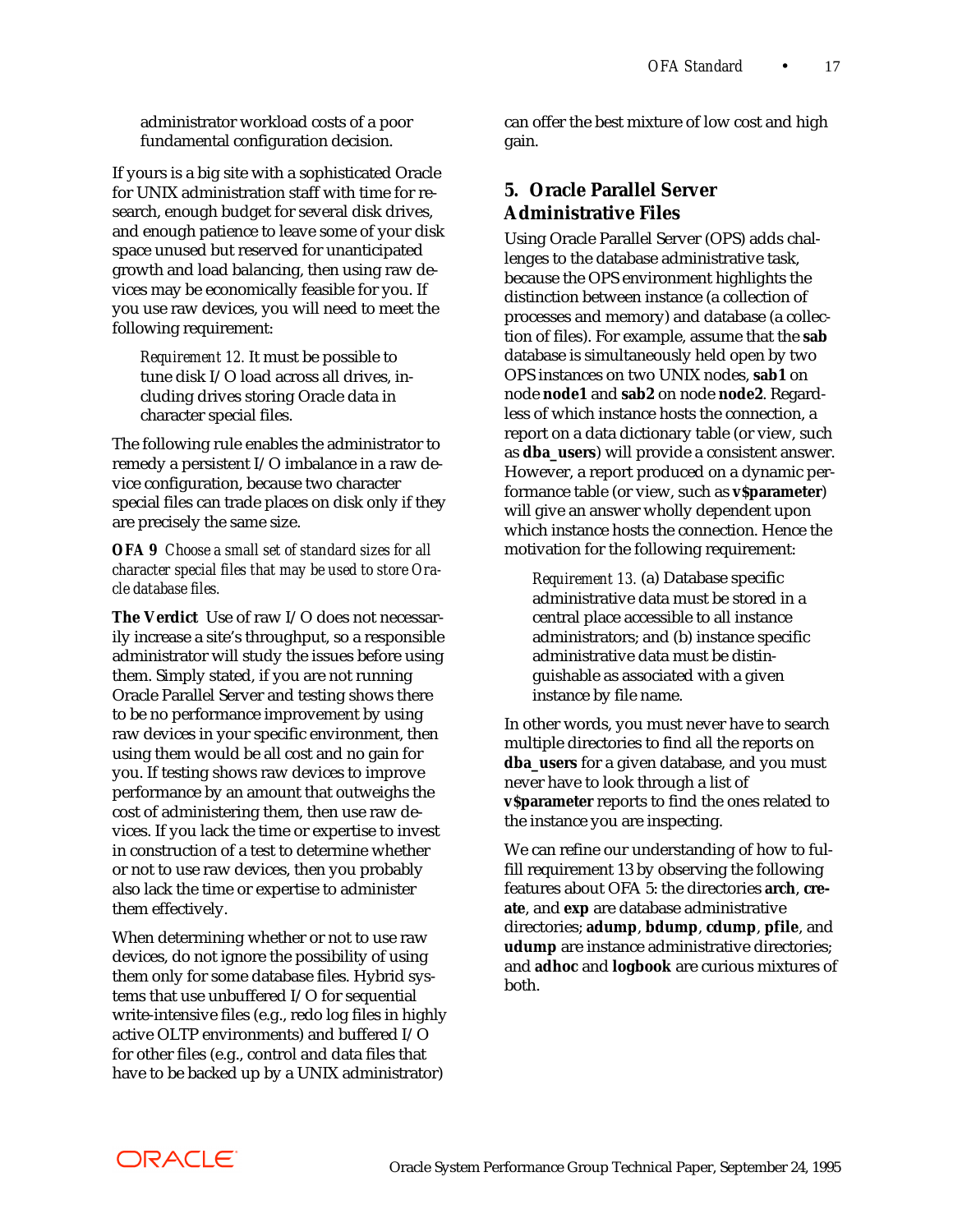| /u01/app/oracle/admin/sab/ | administrative directory for 'sab' database |
|----------------------------|---------------------------------------------|
| adhoc/                     | directory for miscellaneous scripts         |
| adump/                     | directory for audit file dumps              |
| sab1/                      | audit file dest for 'sab1' instance         |
| sab2/                      | audit file dest for 'sab2' instance         |
| arch/                      | log archive dest for all instances          |
| redo0001.arc               | archived redo log file                      |
| bdump/                     | directory for background dump files         |
| sab1/                      | background dump dest for 'sab1' instance    |
| sab2/                      | background dump dest for 'sab2' instance    |
| cdump/                     | directory for core dump files               |
| sab1/                      | core dump dest for 'sab1' instance          |
| sab2/                      | core dump dest for 'sab2' instance          |
| create/                    | directory for creation scripts              |
| exp/                       | directory for exports                       |
| 930920full.dmp             | Sep 20 full export dump file                |
| export/                    | directory for export parfiles               |
| import/                    | directory for import parfiles               |
| logbook/                   | directory for 'sab' logbook entries         |
| sab1/                      | directory for 'sab1' instance reports       |
| params.lst                 | v\$parameter report for 'sab1' instance     |
| sab2/                      | directory for 'sab2' instance reports       |
| params.lst                 | v\$parameter report for 'sab2' instance     |
| users.lst                  | dba_users report                            |
| pfile/                     | directory for instance parameter files      |
| sab1/                      | directory for 'sab1' instance parameters    |
| sab2/                      | directory for 'sab2' instance parameters    |
| udump/                     | directory for user dump files               |
| sab1/                      | user dump dest for 'sab1' instance          |
| sab2/                      | user dump dest for 'sab2' instance          |

**Figure 10.** Administrative directory structure for dual instance OPS

One way of structuring the administrative directory for the **sab** database is depicted in Figure 10. In this example, each administrative subtree that must contain information specific to two or more instances uses another directory layer to denote the distinction in the file name. For example, consider the **admin/sab/logbook** directory. Operationally, an Oracle administrator would use this as the working directory for a SQL\*Plus, SQL\*DBA, or Server Manager session while administering the **sab** database. A data dictionary table report like **users.lst** would be spooled to the current working directory, regardless of whether the administrator is connected to **sab1** or **sab2**, to meet requirement 13. But a dynamic performance table report like **params.lst** would be spooled to the directory named for the instance to which the administrator running the report is connected. In addition to flexibly accommodating the storage of database and instance report history, the Figure 10 arrangement enables administrators to quickly find trace files created by a given instance. Therefore, the structure shown here fulfills requirement 13.b.

Further OPS environment complication derives from the fact that any instance can be administered from any node in the cluster. An administrator is equally likely to have logged into **node2** to administer the **sab** database as **node1**, and, through SQL\*Net, the **node2** user can administer the **sab1** instance as **sab2**. However, to fulfill requirement 13.a, the administrator must use a single central administrative directory to store database reports. A mechanism for accommodating this require-

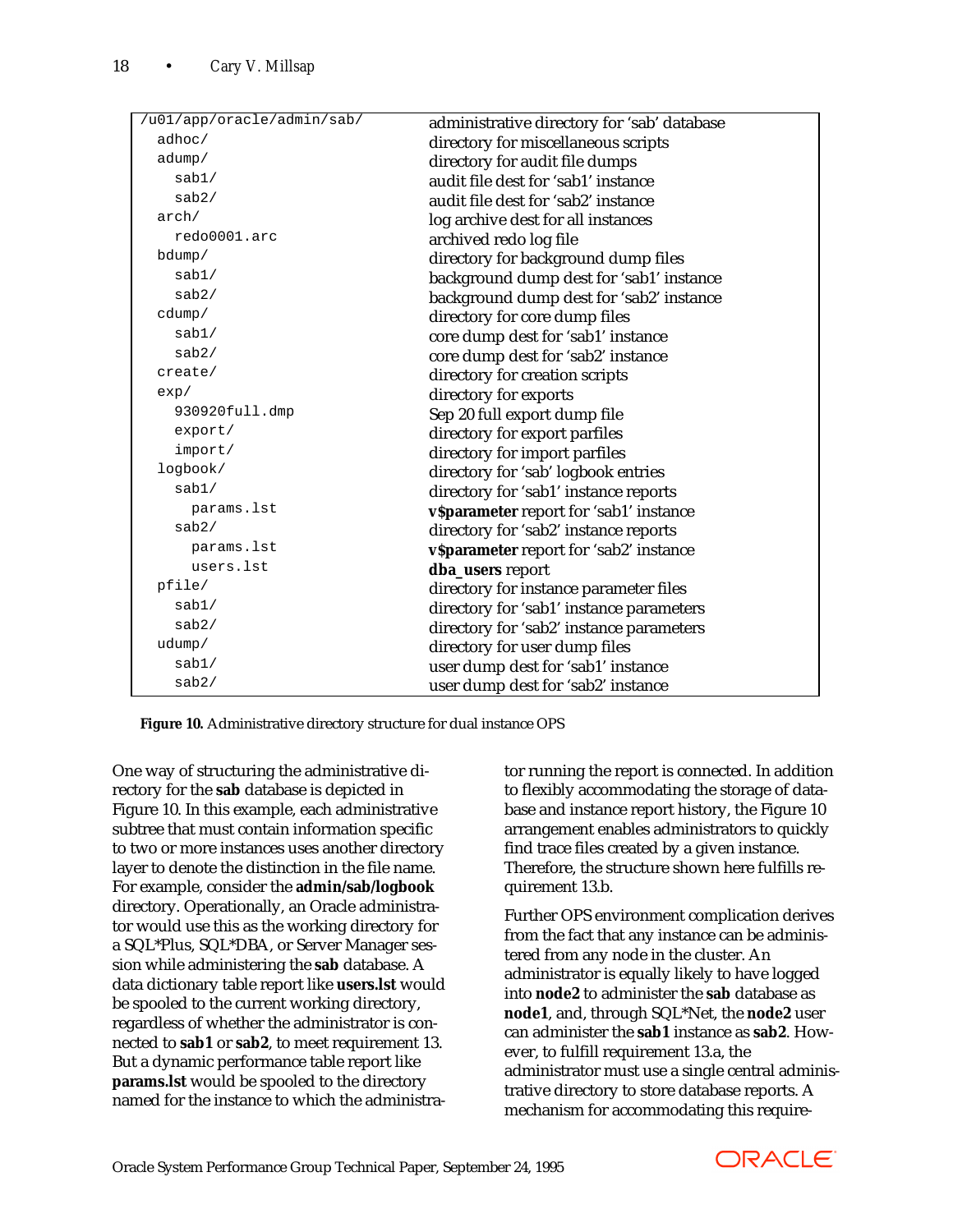ment is to choose exactly one node to act as "administrative home'' for maintenance of a database. Each node housing an instance that connects to that database may have a distinct **product** directory, but the **admin/***d* directory for a given database must be a remotely mounted link to the **admin/***d* directory on the administrative home node. Thus, when an administrator logged onto **node2** sets **~oracle/admin/sab** as the session's current working directory, the working directory physically becomes the central **node1:/u01/app/oracle/admin/sab**, fulfilling requirement 13.

From this discussion, we can induce the following rule:

*OFA 10 If you are using Oracle Parallel Server, select exactly one node N to act as Oracle administrative home for the cluster to house the administrative subtree defined in rule OFA 5. Let h be the Oracle software owner's login home directory on node N. Create a directory named for each instance accessing database d within the adump, bdump, cdump, logbook, pfile, and udump directories of N:h/admin/d. On every node n in the cluster except N, mount the remote directory N:h/admin/d as the administrative directory for database d (i.e., as n:h/admin/d).*

# **6. Mount Points for VLDB Sites**

There are at least two very different correct solutions to the mount point naming challenge, one for sites who can relax requirement 4 to satisfy requirement 2 economically, and one for sites able to afford massive disk farms. Most sites should use OFA 1. Only a handful of very large database (VLDB) sites worldwide should consider the following strategy.

#### *OFA 11 If you can afford enough hardware that:*

 *1. You can guarantee that each disk drive11 will contain database files from exactly one application; and*

 *2. You can dedicate sufficiently many drives to each database to ensure that there will be no I/O bottleneck.*

*Then name mount points matching the pattern /qdm where q is a string denoting that Oracle data and nothing else is to be stored there, d is the value of the db\_name init.ora parameter for the single database that will be stored there, and m is a unique fixedlength key that distinguishes one mount point for a given database from another.*

Mount point names like **/ora/intl01** connote a commitment to putting *only* control, redo log, and data files from the single Oracle database called "intl'' on a given disk slice.12 If you adopt this standard, you commit never to need to use your Oracle data mount points for anything else. Only a very small percentage of all Oracle customers worldwide can make this commitment, and you should not adopt this particular VLDB component of the OFA Standard if there is a risk that you cannot.

# **7. Quick Reference Summary**

The following sections are intended for use as a reference guide that summarizes the system requirements and OFA Standard recommendations discussed in this paper.

#### **7.1 System Requirements**

- 1. The file system must be organized so that it is easy to administer growth from: adding data into existing databases, adding users, creating databases, and adding hardware.
- 2. It must be possible to distribute I/O load across sufficiently many disk drives to prevent a performance bottleneck.
- 3. It may be necessary to minimize hardware cost.
- 4. It may be necessary to isolate the impact of drive failure across as few applications as possible.
- 5. It must be possible to distribute across two or more disk drives both (a) the collection of home directories and (b) the contents of an individual home directory.



 $\overline{a}$ 

<sup>11</sup> This is important: each disk *drive*, not disk *slice*. You violate requirement 4 if you place two applications on the same disk, even if they're stored in two different slices.

<sup>12</sup> In this example, *q*=**ora/**, *d*=**intl**, and *m*=**01**.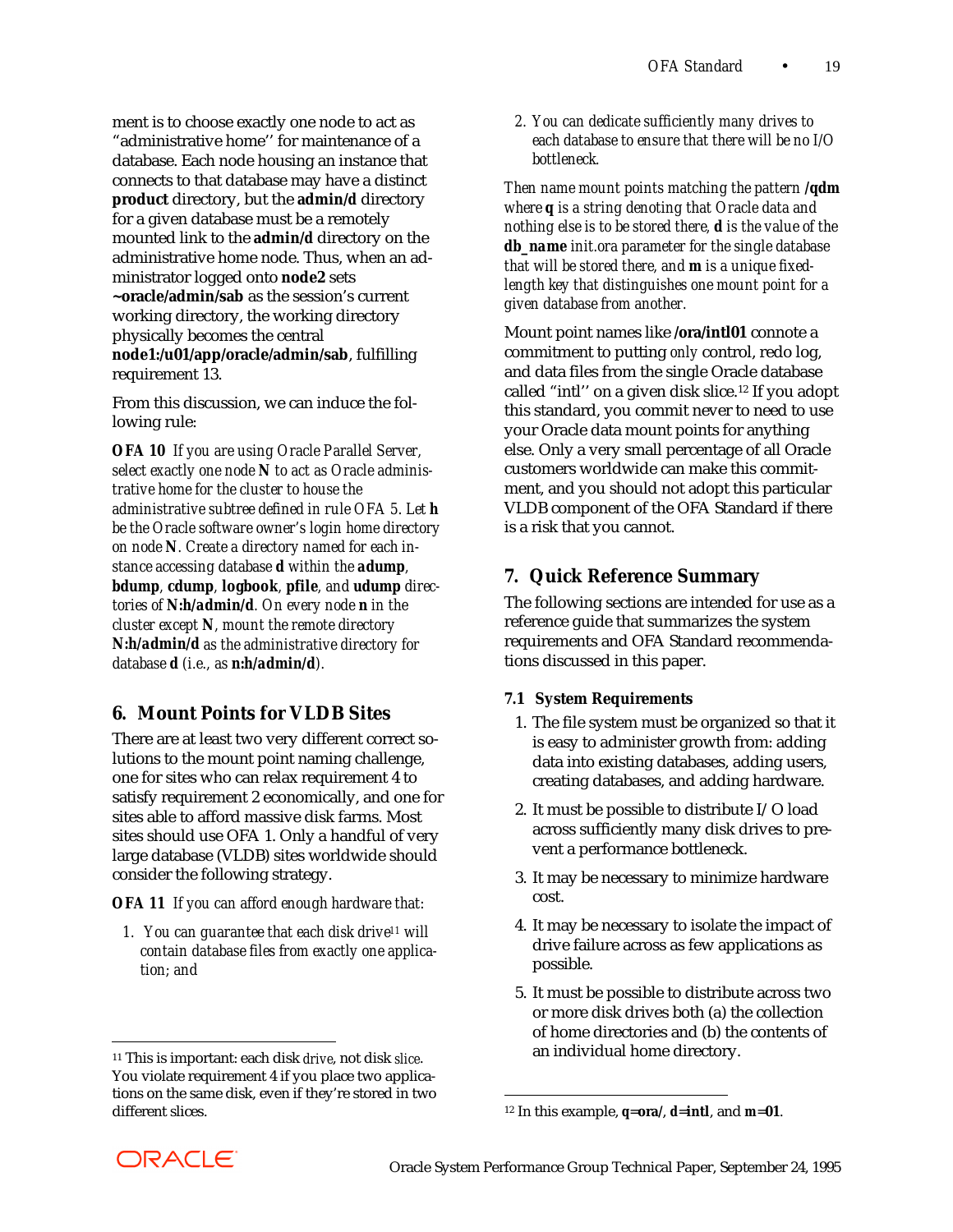- 6. It must be possible to add or move login home directories without having to revise programs that refer to them.
- 7. Categories of files must be separated into independent directory subtrees so that files in one category are minimally affected by operations upon files in the other categories.
- 8. It must be possible to execute multiple versions of applications software simultaneously. Cutover after upgrade must be as simple for the administrator and as transparent for the user community as possible.
- 9. Administrative information about one database must be separated from that of others; there must be a reasonable structure for organization and storage of administrative data.
- 10. Database files should be named so that (a) database files are easily distinguishable from other files; (b) files of one database are easily distinguishable from files of another; (c) control files, redo log files, and data files are easily distinguishable from one another; and (d) the association of data file to tablespace is easily identifiable.
- 11. Tablespace contents must be separated to (a) minimize tablespace free space fragmentation, (b) minimize I/O request contention; and (c) maximize administrative flexibility.
- 12. It must be possible to tune disk I/O load across all drives, including drives storing Oracle data in character special files.
- 13. (a) Database specific administrative data must be stored in a central place accessible to all instance administrators; and (b) instance specific administrative data must be distinguishable as associated with a given instance by file name.

# **7.2 OFA Standard Recommendations**

 1. Name all mount points that will hold sitespecific data to match the pattern **/***pm* where *p* is a string constant chosen not to misrepresent the contents of any mount point, and *m* is a unique fixed-length key

that distinguishes one mount point from another.

- 2. Name home directories matching the pattern **/***pm***/***h***/***u*, where *pm* is a mount point name, *h* is selected from a small set of standard directory names, and *u* is the name of the owner of the directory.
- 3. Refer to explicit path names only in files designed specifically to store them, such as the UNIX **/etc/passwd** file and the Oracle **oratab** file; refer to group memberships only in **/etc/group**.
- 4. Store each version of Oracle Server distribution software in a directory matching the pattern *h***/product/***v*, where *h* is the login home directory of the Oracle software owner, and *v* represents the version of the software.
- 5. For each database with **db\_name**=**d**, store database administration files in the following subdirectories of *h***/admin/***d*:
	- **adhoc**—ad hoc SQL scripts for a given database
	- **adump**—audit trail trace files
	- **arch**—archived redo log files
	- **bdump**—background process trace files
	- **cdump**—core dump files
	- **create**—programs used to create the database
	- **exp**—database export files
	- **logbook**—files recording the status and history of the database
	- **pfile**—instance parameter files
	- **udump**—user SQL trace files

 where *h* is the Oracle software owner's login home directory.

- 6. Name Oracle database files using the following patterns:
	- **/***pm***/***q***/***d***/control.ctl**—control files
	- **/***pm***/***q***/***d***/redo***n***.log**—redo log files
	- **/***pm***/***q***/***d***/***tn***.dbf**—data files

 where *pm* is a mount point name, *q* is a string denoting the separation of Oracle data from all other files, *d* is the **db\_name**

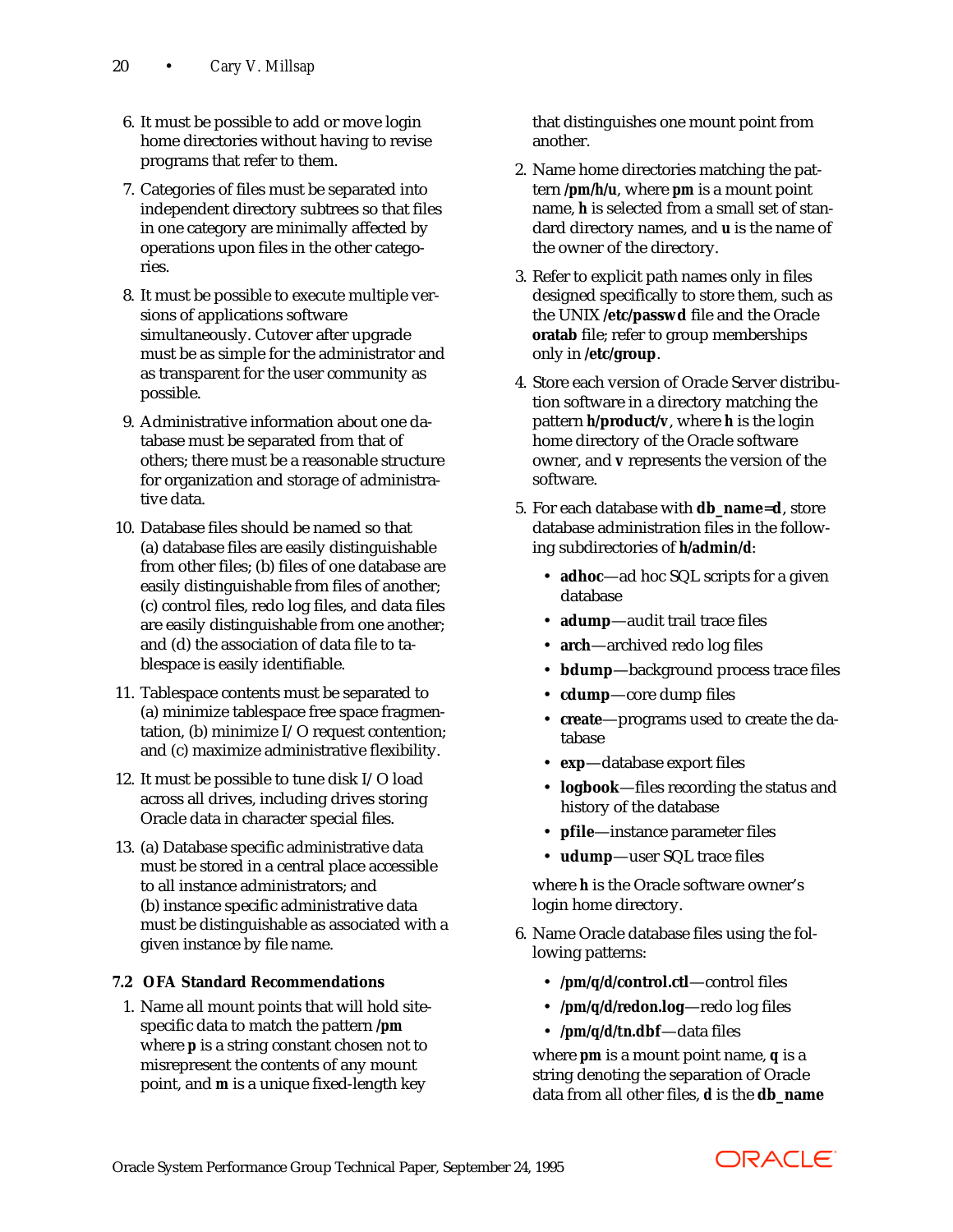of the database, *n* is a distinguishing key that is fixed-length for a given file type, and *t* is an Oracle tablespace name. Never store any file other than a control, redo log, or data file associated with database *d* in */pm/q/d*.

- 7. Separate groups of segments with different lifespans, I/O request demands, and backup frequencies among different tablespaces. For each Oracle database, create the following special tablespaces in addition to those needed for applications segments:
	- **SYSTEM**—data dictionary segments only
	- **TEMP**—temporary segments only
	- **RBS**—rollback segments only
	- **TOOLS**—general-purpose tools only
	- **USERS**—miscellaneous user segments
- 8. Name tablespaces connotatively with eight or fewer characters.
- 9. Choose a small set of standard sizes for all character special files that may be used to store Oracle database files.
- 10. If you are using Oracle Parallel Server, select exactly one node *N* to act as Oracle administrative home for the cluster to house the administrative subtree defined in rule OFA 5. Let *h* be the Oracle software owner's login home directory on node *N*. Create a directory named for each instance accessing database *d* within the **adump**, **bdump**, **cdump**, **logbook**, **pfile**, and **udump** directories of *N***:***h***/admin/***d*. On every node *n* in the cluster except *N*, mount the remote directory *N***:***h***/admin/***d* as the administrative directory for database *d* (i.e., as *n***:***h***/admin/***d*).
- 11. If you can afford enough hardware that:
	- 1. You can guarantee that each disk drive will contain database files from exactly one application; and
	- 2. You can dedicate sufficiently many drives to each database to ensure that there will be no I/O bottleneck.

 Then name mount points matching the pattern **/***qdm* where *q* is a string denoting that

Oracle data and nothing else is to be stored there, *d* is the value of the **db\_name** init.ora parameter for the single database that will be stored there, and *m* is a unique fixedlength key that distinguishes one mount point for a given database from another.

# **8. References**

- BACH, M. 1986. *The Design of the UNIX Operating System*. Englewood Cliffs, New Jersey: Prentice Hall.
- FRISCH, A. 1991. *Essential System Administration*. Sebastopol, California: O'Reilly & Associates.
- LEFFLER, S.; MCKUSICK, M.; KARELS, M.; QUARTERMAN, J. 1990. *The Design and Implementation of the 4.3BSD UNIX Operating System.* Reading, Massachusetts: Addison-Wesley.
- LOUKIDES, M. 1991. *System Performance Tuning*. Sebastopol, California: O'Reilly & Associates.
- MILLSAP, C. 1993. "An optimal flexible architecture for a growing Oracle database." In *Oracle Magazine*, vol. VII no. 1 (Winter 1993): 41–46. Published originally as an Oracle Corporation white paper, 1990. Also published as "Configuring a growing Oracle V6 database for optimal performance" in 1991 *International Oracle User Week Proceedings*, paper 513.
- NEMETH, E; SNYDER, G; SEEBASS, S. 1989. *UNIX System Administration Handbook*. Englewood Cliffs, New Jersey: Prentice Hall.

# **9. UNIX Utilities**

UNIX site administrators are always on the lookout for useful utilities that ease the burden of administering complex applications. The pages at the end of this paper give you portable utilities that are typical of the small, reliable tools used by OFA compliant Oracle sites. Local general-purpose utilities such as these should normally be stored in the directory called **/var/opt/bin**. Enjoy.

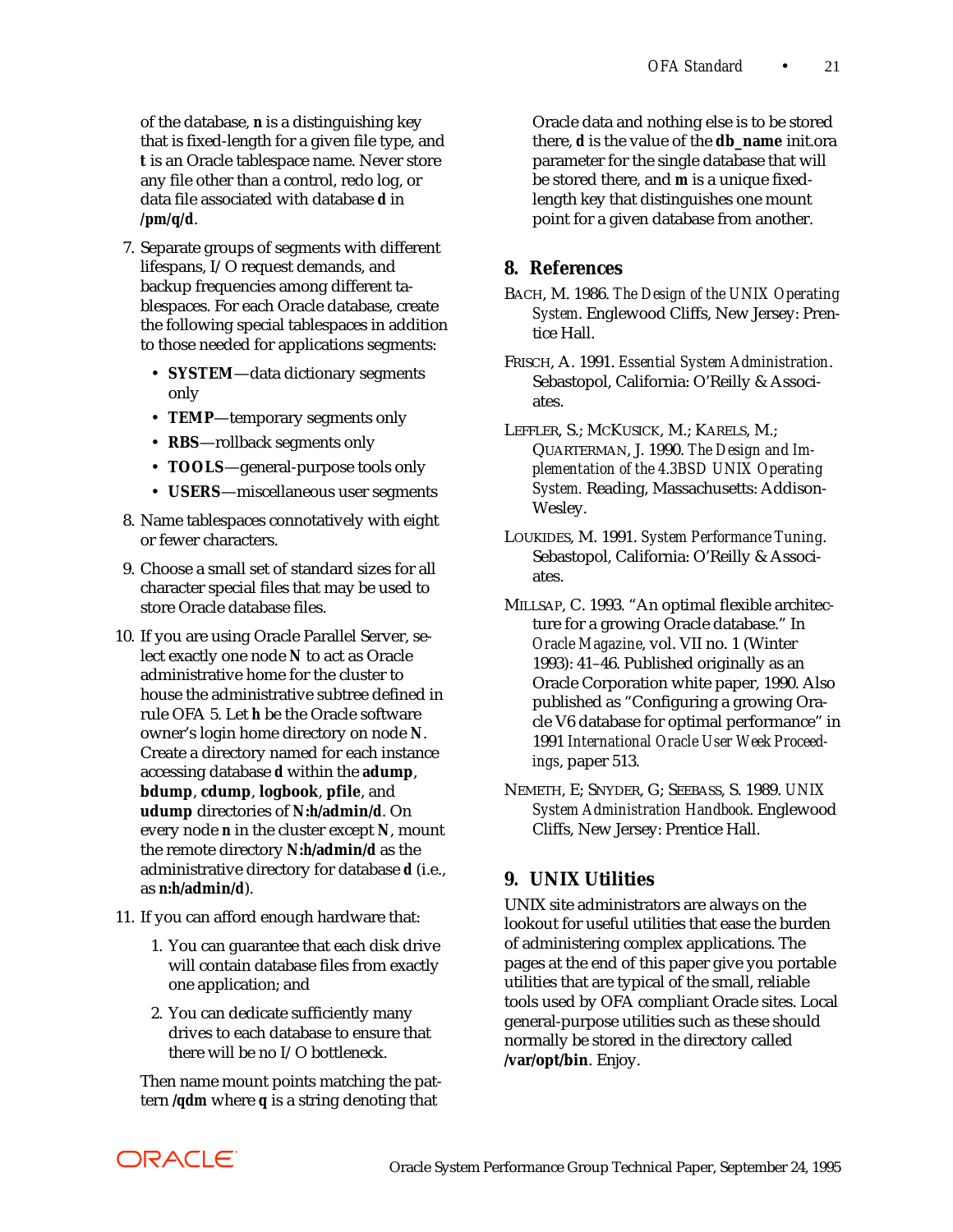#### **NAME**

**lhd** — print login home directory name for a given user

### **SYNOPSIS**

**lhd** [*login*]

#### **DESCRIPTION**

**lhd** prints the name of the login home directory for a given UNIX login, to allow the administrator to refer to a user's login home directory without hard-coding the path name. Using **`lhd** *login***`** in the Bourne shell is the equivalent of **~***login* in the C shell or KornShell. **lhd** enables creation of zero-maintenance administration programs that can survive file system changes without modification.

### **EXAMPLES**

example\$ . `lhd applmgr`/AOL.env

This example shows a line typical to that executed to set up a UNIX environment for Oracle Applications. The **.profile** containing this line of code would not require modification if the login home directory for **applmgr** were to change.

#### **AUTHOR**

Cary V. Millsap, Oracle Services

#### **SOURCE**

```
#!/bin/sh
#
# lhd - print login home directory name for a given user
#
# Cary Millsap, Oracle Services
\stackrel{\cdot}{\#} @(\stackrel{\cdot}{\#})1.1 (93/05/17)
prog=`basename $0`
if [ $# -eq 0 ] ; then
          login=`whoami`
elif [ $# -eq 1 ] ; then
          login=$1
else
          echo "Usage: $prog login" >$2
          exit 2
fi
nawk -F: '$1==login {print $6}' login=$login /etc/passwd
```